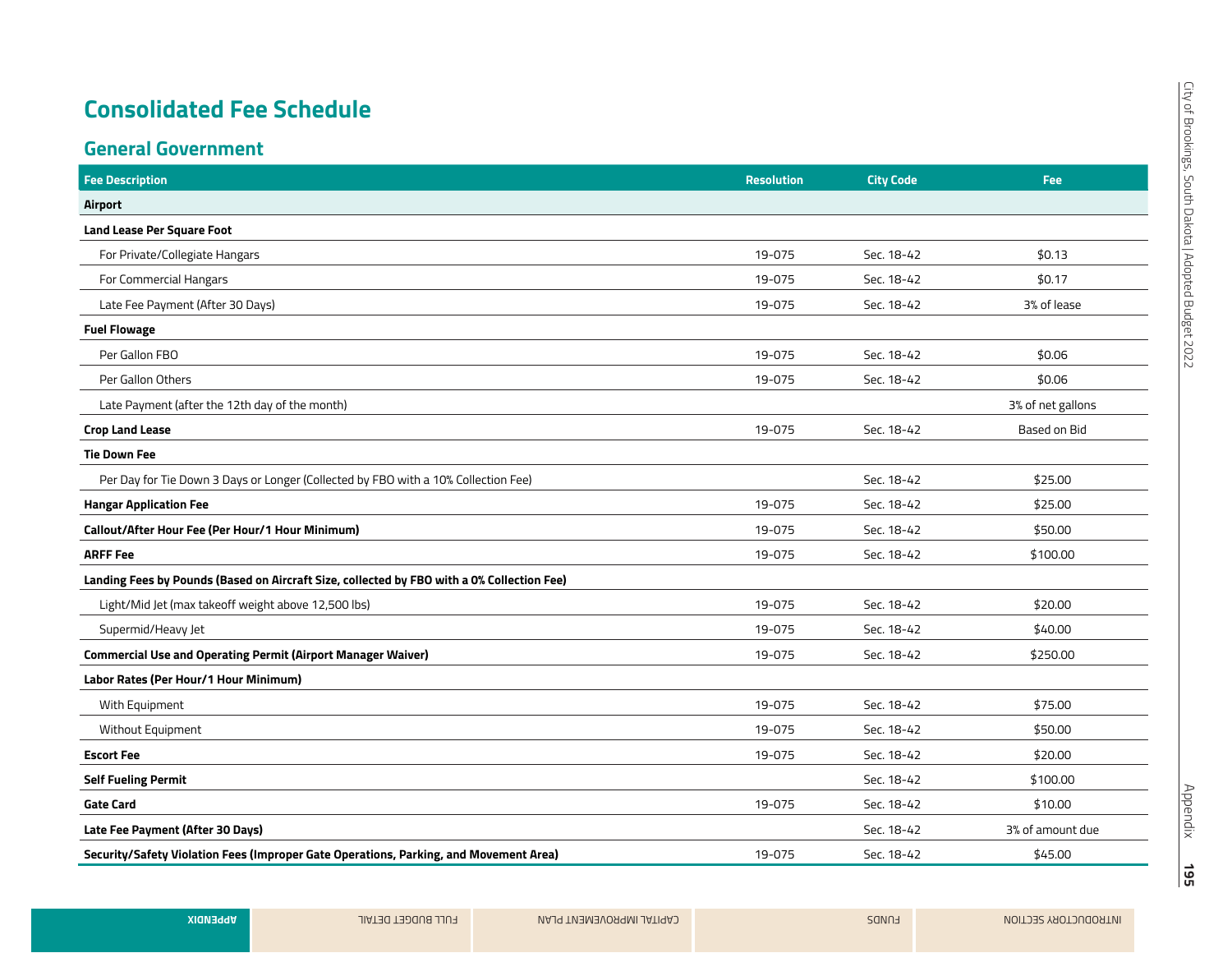| <b>Fee Description</b>                                       | <b>Resolution</b> | <b>City Code</b> | Fee      |
|--------------------------------------------------------------|-------------------|------------------|----------|
| <b>City Clerk</b>                                            |                   |                  |          |
| Circuses/Carnivals                                           |                   |                  |          |
| Each Circus Per Day                                          | 19-075            | Sec. 26-35       | \$75.00  |
| Each Carnival or similar exhibition, per day                 | 19-075            | Sec. 26-35       | \$25.00  |
| <b>Commercial Garbage Haulers</b>                            |                   |                  |          |
| License                                                      | 19-075            | Sec. 26-35       | \$50.00  |
| Each annual renewal                                          | 19-075            | Sec. 26-35       | \$25.00  |
| <b>House Movers (Per Year)</b>                               | 19-075            | Sec. 26-35       | \$50.00  |
| <b>Pawnbrokers (Per Year)</b>                                | 19-075            | Sec. 26-35       | \$50.00  |
| <b>Plumbing Contractor</b>                                   |                   |                  |          |
| License                                                      | 19-075            | Sec. 26-35       | \$50.00  |
| Each annual renewal                                          | 19-075            | Sec. 26-35       | \$25.00  |
| <b>Vehicles for Hire</b>                                     |                   |                  |          |
| First vehicle for hire per year                              | 19-075            | Sec. 26-35       | \$25.00  |
| Each additional vehicle operated by the same person per year | 19-075            | Sec. 26-35       | \$10.00  |
| Technology Equipment Use / per hour                          | TBD               | TBD              | \$65.00  |
| <b>Transient Merchants (Per Month)</b>                       | 19-075            | Sec. 26-345      | \$100.00 |
| <b>DVD or CD (Per Disk)</b>                                  | 19-075            | Sec. 3-03        | \$5.00   |
| <b>Transportation Network Company</b>                        |                   |                  |          |
| License                                                      | 19-075            | Sec. 26-282      | \$250.00 |
| License - New Drivers                                        | 19-075            | Sec. 26-282      | \$25.00  |
| Per Year                                                     | 19-075            | Sec. 26-282      | \$15.00  |
| <b>Food Truck (Per Year)</b>                                 | 19-075            | Sec. 26-424      | \$75.00  |
| Temporary Merchant - General (Per Year)                      | 19-075            | Sec. 26-384      | \$50.00  |
| Temporary Merchant - Food Cart (Per Year)                    | 19-075            | Sec. 26-384      | \$75.00  |
| Public Records Request - Staff Time (Per Hour)               | 19-075            | Sec. 3-03        | \$25.00  |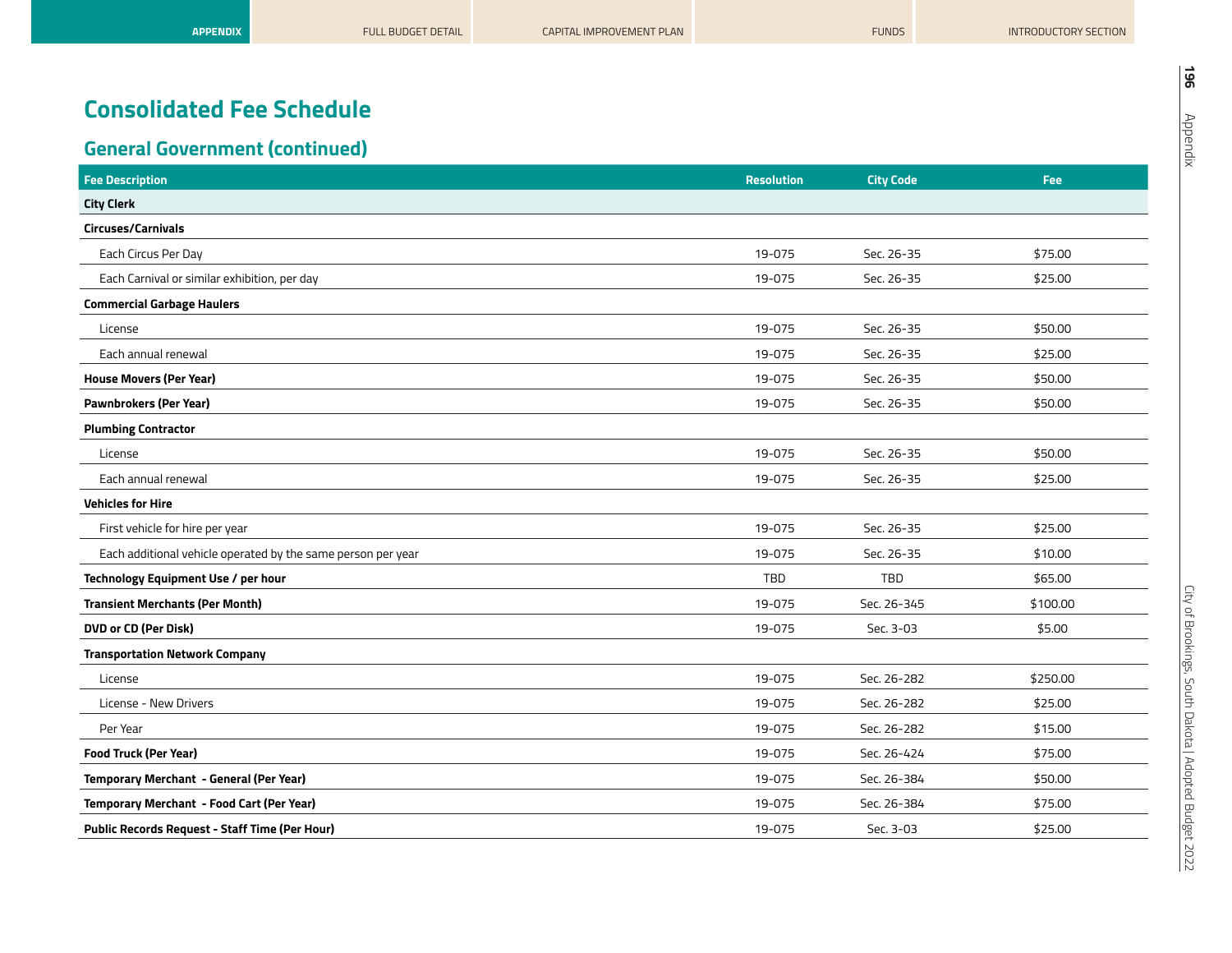| <b>Fee Description</b>                                                                                        | <b>Resolution</b> | <b>City Code</b> | <b>Fee</b>    |
|---------------------------------------------------------------------------------------------------------------|-------------------|------------------|---------------|
| <b>Cost for Copies</b>                                                                                        |                   |                  |               |
| Letter or Legal Size (Per Page)                                                                               | 19-075            | Sec. 3-03        | \$0.25        |
| 11" x 17" (Per Page)                                                                                          | 19-075            | Sec. 3-03        | \$0.50        |
| <b>Medical Cannabis</b>                                                                                       |                   |                  |               |
| Application Fee for Medical Cannabis Establishment License                                                    | 21-080            |                  | \$5,000.00    |
| Initial Medical Cannabis Establishment License Fee                                                            | 21-080            |                  | \$5,000.00    |
| Renewal Fee for Medical Cannabis Establishment License                                                        | 21-080            |                  | \$5,000.00    |
| Late Renewal Fee for Medical Cannabis Establishment License                                                   | 21-080            |                  | \$1,000.00    |
| <b>Code Enforcement</b>                                                                                       |                   |                  |               |
| Code Enforcement Investigation (Per Hour/1 Hour Minimum)                                                      | 19-075            |                  | \$45.00       |
| Rental Dwelling License Inspection Fees (Per Structure)                                                       |                   |                  |               |
| First and Second Inspection                                                                                   | 19-075            | Sec. 22-405      | $\frac{4}{5}$ |
| Third and Subsequent Inspections                                                                              | 19-075            | Sec. 22-405      | \$50.00       |
| <b>Collection/Landfill</b>                                                                                    |                   |                  |               |
| <b>Residential Rate (Monthly Plus Sales Tax)</b>                                                              | 19-075            | Sec. 70-73       | \$18.00       |
| Additional Carts (Monthly Plus Sales Tax)                                                                     | 19-075            | Sec. 70-73       | \$4.00        |
| Non-commercial clean wood/lumber, trees/branches, compost, and recycled compost generated within service area | 21-091            |                  | Waived        |
| 240 Pound Material Minimum (Plus Sales Tax and \$1 Per Ton State Fee)                                         | 19-075            | Sec. 70-203      | \$5.00        |
| Commercial (Plus Sales Tax and \$1 Per Ton State Fee)                                                         | 21-091            | Sec. 70-203      | \$44.00       |
| Compost/Leaves/Grass (Plus Sales Tax and \$1 Per Ton State Fee)                                               | 21-091            | Sec. 70-203      | \$44.00       |
| Demolition (Plus Sales Tax and \$1 Per Ton State Fee)                                                         | 21-091            | Sec. 70-203      | \$44.00       |
| Domestic (Plus Sales Tax and \$1 Per Ton State Fee)                                                           | 21-091            | Sec. 70-203      | \$44.00       |
| Industrial (Plus Sales Tax and \$1 Per Ton State Fee)                                                         | 21-091            | Sec. 70-203      | \$44.00       |
| Metal (Plus Sales Tax and \$1 Per Ton State Fee)                                                              | 21-091            | Sec. 70-203      | \$44.00       |
| Asbestos (Region Only) (Plus Sales Tax and \$1 Per Ton State Fee)                                             | 21-091            | Sec. 70-203      | \$44.00       |
| Service Area Fee                                                                                              | 19-075            | Sec. 70-203      | \$9.50        |
| Uncovered Load Fee                                                                                            | 19-075            | Sec. 70-203      | \$10.00       |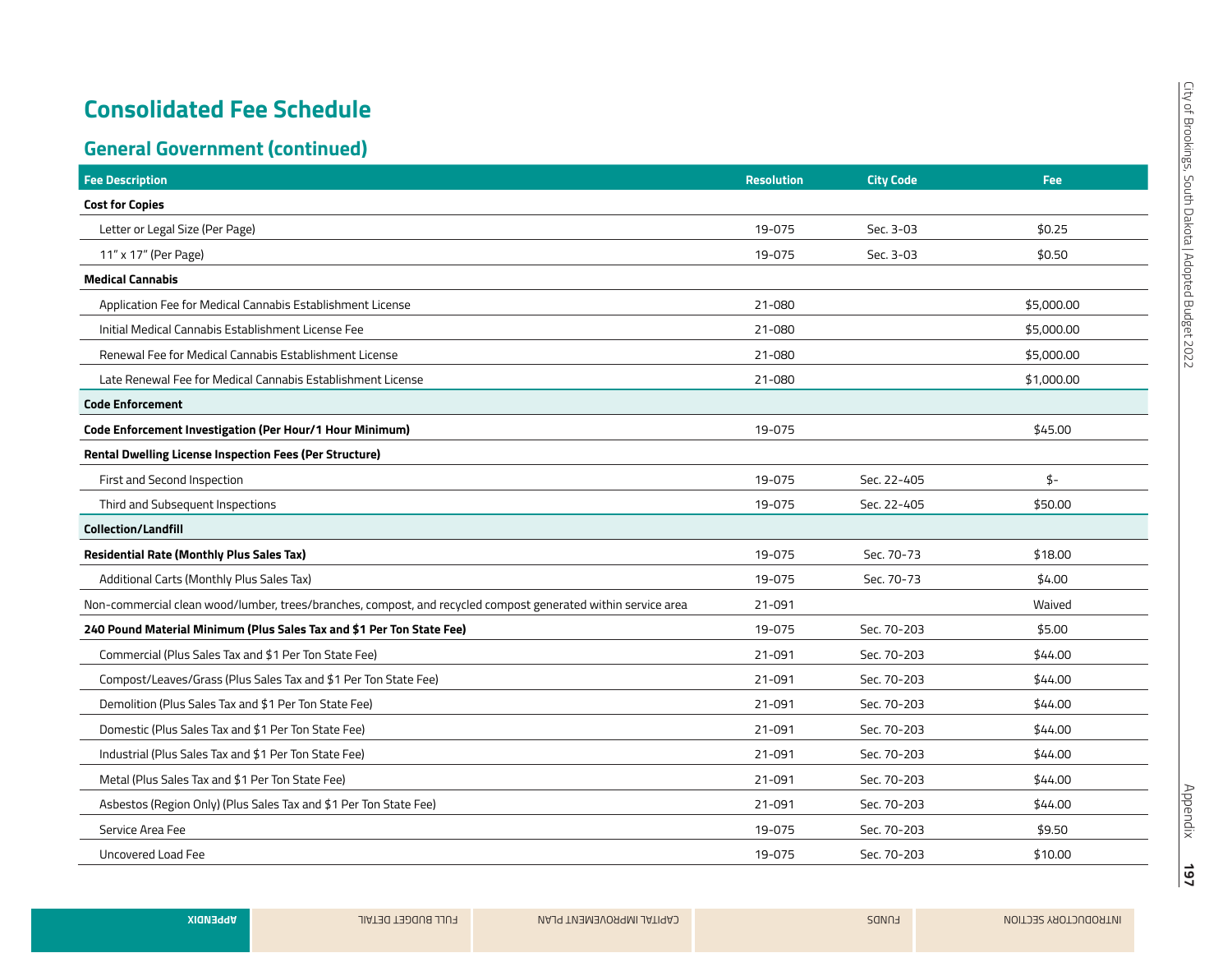| <b>Fee Description</b>                                                                                                                                                                                             | <b>Resolution</b> | <b>City Code</b> | <b>Fee</b> |
|--------------------------------------------------------------------------------------------------------------------------------------------------------------------------------------------------------------------|-------------------|------------------|------------|
| 500 Pound Material Minimum (Plus Sales Tax)                                                                                                                                                                        | 19-075            | Sec. 70-203      | \$5.00     |
| Fill (Per Ton Plus Sales Tax)                                                                                                                                                                                      | 19-075            | Sec. 70-203      | \$21.00    |
| Lumber (Per Ton Plus Sales Tax)                                                                                                                                                                                    | 19-075            | Sec. 70-203      | \$21.00    |
| Roofing and Siding (Per Ton Plus Sales Tax)                                                                                                                                                                        | 19-075            | Sec. 70-203      | \$21.00    |
| Concrete (Per Ton Plus Sales Tax)                                                                                                                                                                                  | 19-075            | Sec. 70-203      | \$21.00    |
| Trees (Per Ton Plus Sales Tax)                                                                                                                                                                                     | 19-075            | Sec. 70-203      | \$21.00    |
| Contaminated Soil (Per Ton Plus Sales Tax)                                                                                                                                                                         | 19-075            | Sec. 70-203      | \$15.00    |
| Asbestos (Accepted in Region Only) (Per Bag Plus Sales Tax)                                                                                                                                                        | 19-075            | Sec. 70-203      | \$7.50     |
| <b>Refrigerators/Air Conditioners (Plus Sales Tax)</b>                                                                                                                                                             | 19-075            | Sec. 70-203      | \$12.00    |
| <b>Mobile Homes (Plus Sales Tax)</b>                                                                                                                                                                               | 19-075            | Sec. 70-203      | \$250.00   |
| <b>Tires (Plus Sales Tax)</b>                                                                                                                                                                                      |                   |                  |            |
| <b>ATV</b>                                                                                                                                                                                                         | 19-075            | Sec. 70-203      | \$2.00     |
| Car                                                                                                                                                                                                                | 19-075            | Sec. 70-203      | \$4.00     |
| Pickup                                                                                                                                                                                                             | 19-075            | Sec. 70-203      | \$6.00     |
| Tire on Rim                                                                                                                                                                                                        | 19-075            | Sec. 70-203      | \$8.00     |
| Truck                                                                                                                                                                                                              | 19-075            | Sec. 70-203      | \$13.00    |
| Tractor                                                                                                                                                                                                            | 19-075            | Sec. 70-203      | \$35.00    |
| <b>Electric Vehicle Charging Station Rates</b>                                                                                                                                                                     |                   |                  |            |
| Hourly Rate for First Three (3) Hours                                                                                                                                                                              | 20-045            |                  | \$1.00     |
| Hourly Rate for Over Three (3) Hours                                                                                                                                                                               | $20 - 045$        |                  | \$2.00     |
| City of Brookings and Brookings County Use                                                                                                                                                                         | $20 - 045$        |                  | Exempt     |
| <b>Engineering - Residential Building Permit Fees</b>                                                                                                                                                              |                   |                  |            |
| The base valuation to determine permit fees for residential buildings and additions are based on a dollar per square<br>foot schedule per the following. The bid price must be quoted for renovations or remodels. |                   |                  |            |
| Dwellings - Single-family dwellings, duplexes, townhouses                                                                                                                                                          |                   |                  |            |
| Finished Habitable Space Per Square Foot                                                                                                                                                                           | 21-091            | Sec. 22-35       | \$90.00    |
| Finished Basements Per Square Foot                                                                                                                                                                                 | 21-091            | Sec. 22-35       | \$45.00    |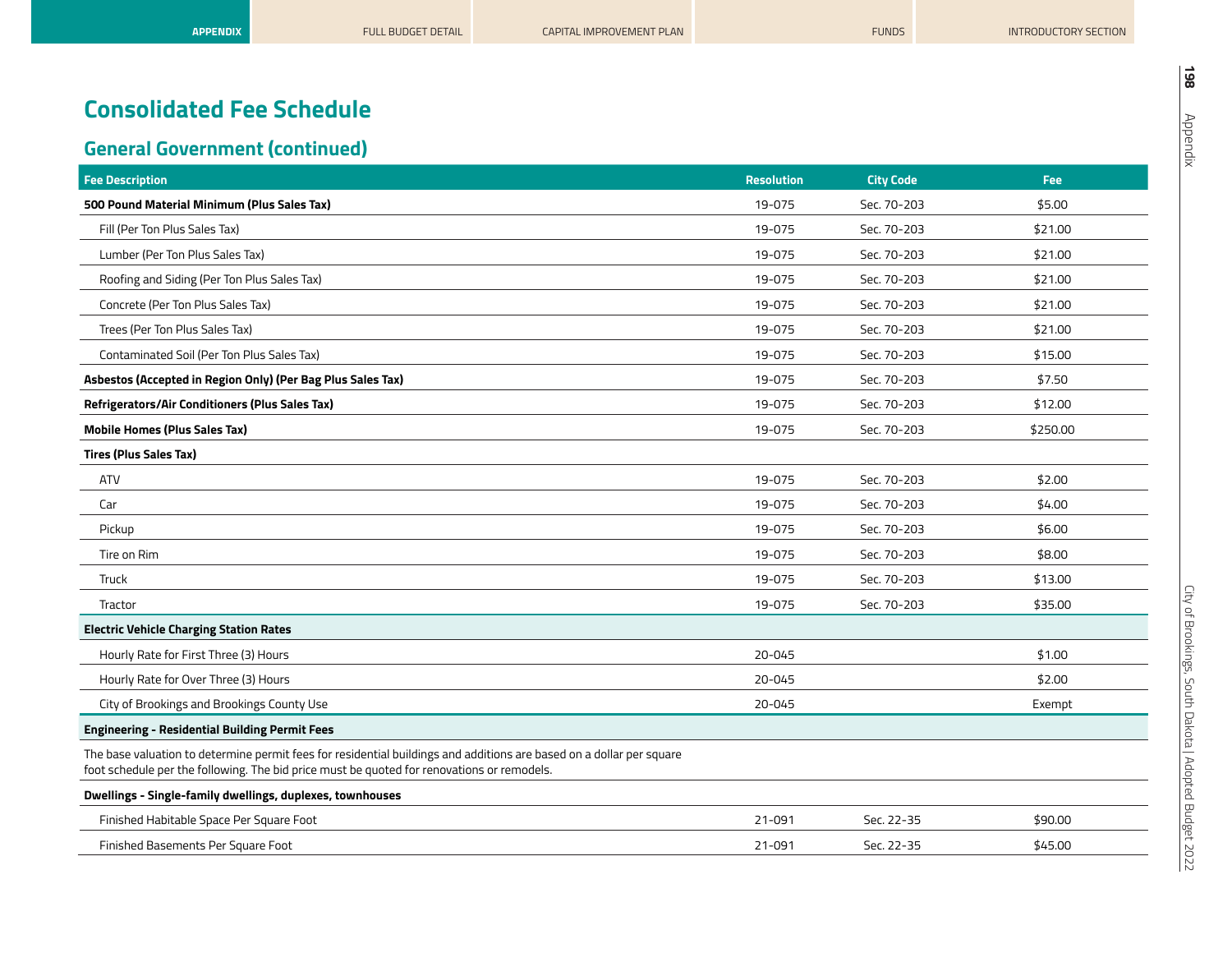| <b>Fee Description</b>                                        | <b>Resolution</b> | <b>City Code</b> | Fee                                                                                                                                                                 |
|---------------------------------------------------------------|-------------------|------------------|---------------------------------------------------------------------------------------------------------------------------------------------------------------------|
| Unfinished Space (Basement and Upper Levels) Per Square Foot  | 19-075            | Sec. 22-35       | \$25.00                                                                                                                                                             |
| Attached Garages Per Square Foot                              | 19-075            | Sec. 22-35       | \$25.00                                                                                                                                                             |
| Detached Garages Per Square Foot                              | 19-075            | Sec. 22-35       | \$20.00                                                                                                                                                             |
| Building Permit Fee Schedule Group R-3 and U Occupancies Only |                   |                  |                                                                                                                                                                     |
| <b>Total Valuation</b>                                        |                   |                  |                                                                                                                                                                     |
| \$1.00 to 1,200.00                                            | 19-075            | Sec. 22-35       | \$20.00                                                                                                                                                             |
|                                                               |                   |                  | \$10 for the first \$500.00 plus<br>\$1.50 for each additional \$100.00<br>or fraction thereof, to and<br>including \$2,000, for valuation in<br>excess of 1,100.00 |
| \$1,200.01 to 2,000.00                                        | 19-075            | Sec. 22-35       |                                                                                                                                                                     |
|                                                               |                   |                  | \$32.50 for the first \$2,000.00<br>plus \$6.00 for each additional<br>\$1,000.00 or fraction thereof, to<br>and including \$25,000.00.                             |
| \$2,000.01 to \$25,000.00                                     | 19-075            | Sec. 22-35       |                                                                                                                                                                     |
|                                                               |                   |                  | \$170.50 for the first \$25,000.00<br>plus \$4.50 for each additional<br>\$1,000.00 or fraction thereof, to<br>and including \$50,000.00.                           |
| \$25,000.01 to 50,000.00                                      | 19-075            | Sec. 22-35       |                                                                                                                                                                     |
|                                                               |                   |                  | \$283.00 for the first \$50,000.00<br>plus \$3.00 for each additional<br>\$1,000.00 or fraction thereof, to<br>and including \$100,000.00.                          |
| \$50,000.01 to 100,000.00                                     | 19-075            | Sec. 22-35       |                                                                                                                                                                     |
|                                                               |                   |                  | \$433.00 for the first \$100,000.00<br>plus \$2.50 for each additional<br>\$1,000.00 or fraction thereof                                                            |
| \$100,000.01 and Up                                           | 19-075            | Sec. 22-35       |                                                                                                                                                                     |
| <b>Commercial Building Permit Fees</b>                        |                   |                  |                                                                                                                                                                     |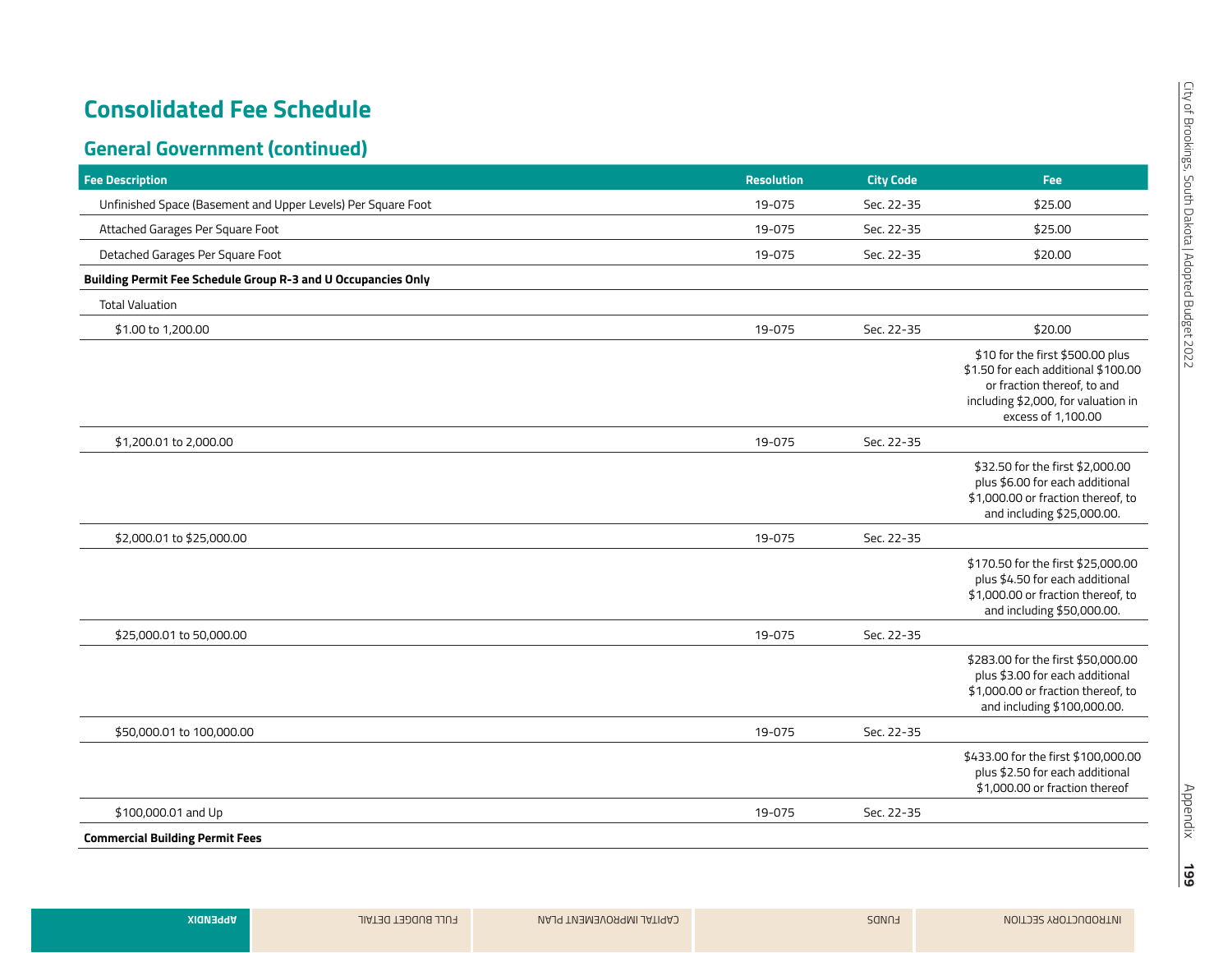| <b>Fee Description</b>                                                                                                                                                                                                                                                                                                                                                           | <b>Resolution</b> | <b>City Code</b> | <b>Fee</b>                                                                                                                               |
|----------------------------------------------------------------------------------------------------------------------------------------------------------------------------------------------------------------------------------------------------------------------------------------------------------------------------------------------------------------------------------|-------------------|------------------|------------------------------------------------------------------------------------------------------------------------------------------|
| The value to be used in computing the building permit fee for all commercial construction, remodeling, renovation, and<br>repairs shall be the total value of all construction work for which the permit is issued as well as all finish work, painting,<br>roofing, electrical, plumbing, heating, air- conditioning, elevators, fire extinguishing system, and other permanent |                   |                  |                                                                                                                                          |
| equipment exclusive of site improvements and parking lot costs.                                                                                                                                                                                                                                                                                                                  | 19-075            | Sec. 22-35       |                                                                                                                                          |
| <b>Total Valuation</b>                                                                                                                                                                                                                                                                                                                                                           | 19-075            | Sec. 22-35       |                                                                                                                                          |
|                                                                                                                                                                                                                                                                                                                                                                                  |                   |                  | \$639.50 for the first \$100,000<br>plus \$3.50 for each additional<br>\$1,000 or fraction thereof, to and<br>including \$500,000.00     |
| \$100,000.01 to 500,000.00                                                                                                                                                                                                                                                                                                                                                       | 19-075            | Sec. 22-35       |                                                                                                                                          |
|                                                                                                                                                                                                                                                                                                                                                                                  |                   |                  | \$2,039.50 for the first \$500,000<br>plus \$3.00 for each additional<br>\$1,000 or fraction thereof, to and<br>including \$1,000,000.00 |
| \$500,000.01 to 1,000,000.00                                                                                                                                                                                                                                                                                                                                                     | 19-075            | Sec. 22-35       |                                                                                                                                          |
|                                                                                                                                                                                                                                                                                                                                                                                  |                   |                  | \$3,539.50 for the first \$1,000,000<br>plus \$2.00 for each additional<br>\$1,000 or fraction thereof.                                  |
| \$1,000,000.00 and Up                                                                                                                                                                                                                                                                                                                                                            | 19-075            | Sec. 22-35       |                                                                                                                                          |
| <b>Other Inspection Fees</b>                                                                                                                                                                                                                                                                                                                                                     |                   |                  |                                                                                                                                          |
| Inspection: sidewalks & curb ramps                                                                                                                                                                                                                                                                                                                                               |                   | Sec. 22-35       | \$25.00                                                                                                                                  |
| Inspections outside normal business hours per hour (minimum charge of one hour)                                                                                                                                                                                                                                                                                                  | 19-075            | Sec. 22-35       | \$50.00                                                                                                                                  |
| Inspection for which no fee is specifically indicated per hour (minimum charge of 1/2 hour)                                                                                                                                                                                                                                                                                      | 19-075            | Sec. 22-35       | \$50.00                                                                                                                                  |
| Re-inspection fees assessed under provisions of Section R108 IRC and 108 IBC per hour                                                                                                                                                                                                                                                                                            | 19-075            | Sec. 22-35       | \$50.00                                                                                                                                  |
| One-story detached accessory structure with floor area less than or equal to 200 Sq. Ft.                                                                                                                                                                                                                                                                                         | 19-075            | Sec. 22-35       | \$30.00                                                                                                                                  |
| Driveway, demolition, and other minor construction per permit                                                                                                                                                                                                                                                                                                                    | 19-075            | Sec. 22-35       | \$30.00                                                                                                                                  |
| Roofing, Siding and Windows: Group R-2 and R-3 Uses and Group U Uses accessory to R-2 and R-3 Uses                                                                                                                                                                                                                                                                               | 19-075            | Sec. 22-35       | \$30.00                                                                                                                                  |
| Moving Fee: Dwelling originally constructed on-site and previously occupied                                                                                                                                                                                                                                                                                                      | 19-075            | Sec. 22-35       | \$200.00                                                                                                                                 |
| Moving Fee: Dwelling originally constructed on-site to be moved out of City Limits                                                                                                                                                                                                                                                                                               | 19-075            | Sec. 22-35       | \$50.00                                                                                                                                  |
| Moving Fee: Accessory building, mobile home, modular home, manufactured home                                                                                                                                                                                                                                                                                                     | 19-075            | Sec. 22-35       | \$50.00                                                                                                                                  |
| Residential Contractor's License Annual Fee                                                                                                                                                                                                                                                                                                                                      | 19-075            | Sec. 22-35       | \$75.00                                                                                                                                  |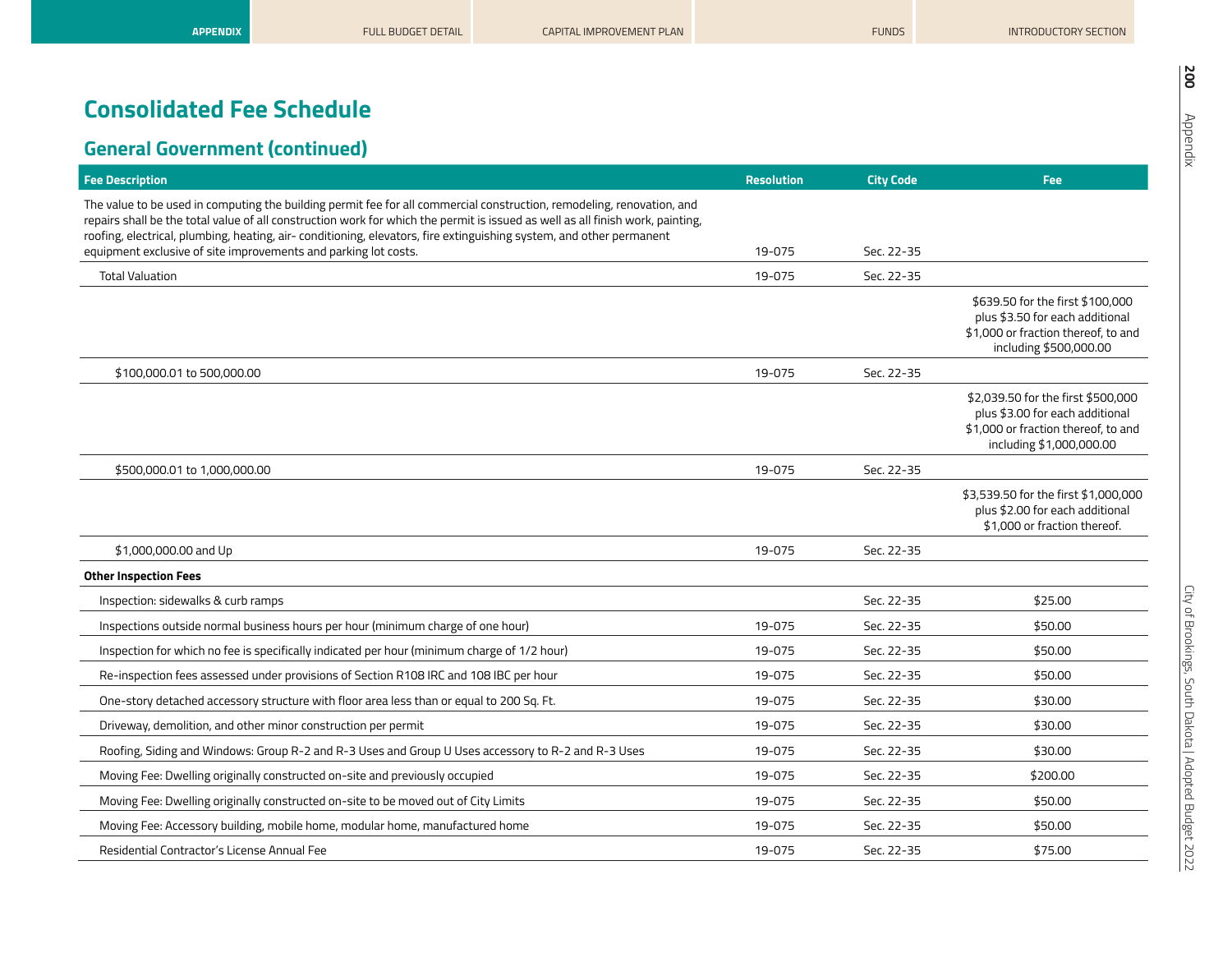| <b>Fee Description</b>                                                                                    | <b>Resolution</b> | <b>City Code</b> | Fee                                                              |
|-----------------------------------------------------------------------------------------------------------|-------------------|------------------|------------------------------------------------------------------|
| Work commencing before permit issuance: The minimum investigation fee shall be equal to the amount of the |                   |                  |                                                                  |
| permit fee required by code.                                                                              | 19-075            | Sec. 22-35       |                                                                  |
| <b>Fire</b>                                                                                               |                   |                  |                                                                  |
| <b>Fire Protection System Fees</b>                                                                        |                   |                  |                                                                  |
| Fire Sprinkler Systems                                                                                    | 20-077            | Sec. 34-81       | \$52.00 plus \$2.00 per sprinkler<br>head                        |
| Retrofitted Fire Sprinkler Systems                                                                        | 20-077            | Sec. 34-81       | \$52.00 plus \$2.00 per sprinkler<br>head                        |
| Kitchen Hood Extinguishing Systems                                                                        | 20-077            | Sec. 34-81       | \$100.00                                                         |
| Kitchen Hood Extinguishing Systems Modification                                                           | 20-077            | Sec. 34-81       | \$50.00                                                          |
| Clean Agent or Other Total Flooding System (Per Square Foot)                                              | 20-077            | Sec. 34-81       | \$100.00                                                         |
| Fire Alarm Systems                                                                                        | 20-077            | Sec. 34-81       | \$128.00 plus \$2.00 per each<br>initiation and signaling device |
| Fire Alarm System Modifications                                                                           | 20-077            | Sec. 34-81       | \$64.00 plus \$2.00 per each<br>initiation and signaling device  |
| False Alarm Fire Calls When Trucks Roll                                                                   |                   |                  |                                                                  |
| <b>First Call</b>                                                                                         | 19-075            |                  | \$-                                                              |
| Second Call                                                                                               | 19-075            |                  | \$50.00                                                          |
| <b>Third Call</b>                                                                                         | 19-075            |                  | \$100.00                                                         |
| <b>Flammable and Combustible Liquid Fees</b>                                                              |                   |                  |                                                                  |
| Flammable and Combustible Liquids                                                                         | 19-075            | Sec. 34-81       | \$90.00                                                          |
| Flammable and Combustible Liquid Modifications                                                            | 19-075            | Sec. 34-81       | \$45.00                                                          |
| <b>Site Plan Review</b>                                                                                   |                   |                  |                                                                  |
| Site Plan Review Per Hour (1 HR Minimum)                                                                  | 19-075            | Sec. 34-81       | \$45.00                                                          |
| Inspections Outside of Normal Business Hours Per Hour (2 HR Minimum                                       | 19-075            | Sec. 34-81       | \$45.00                                                          |
| Re-Inspection Per Hour (1 HR Minimum)                                                                     | 19-075            | Sec. 34-81       | \$45.00                                                          |
| Fire Incident Reports                                                                                     | 19-075            | Sec. 3-03        | \$10.00                                                          |
| <b>Industrial Land</b>                                                                                    |                   |                  |                                                                  |
| <b>Crop Land Lease</b>                                                                                    | 19-075            |                  |                                                                  |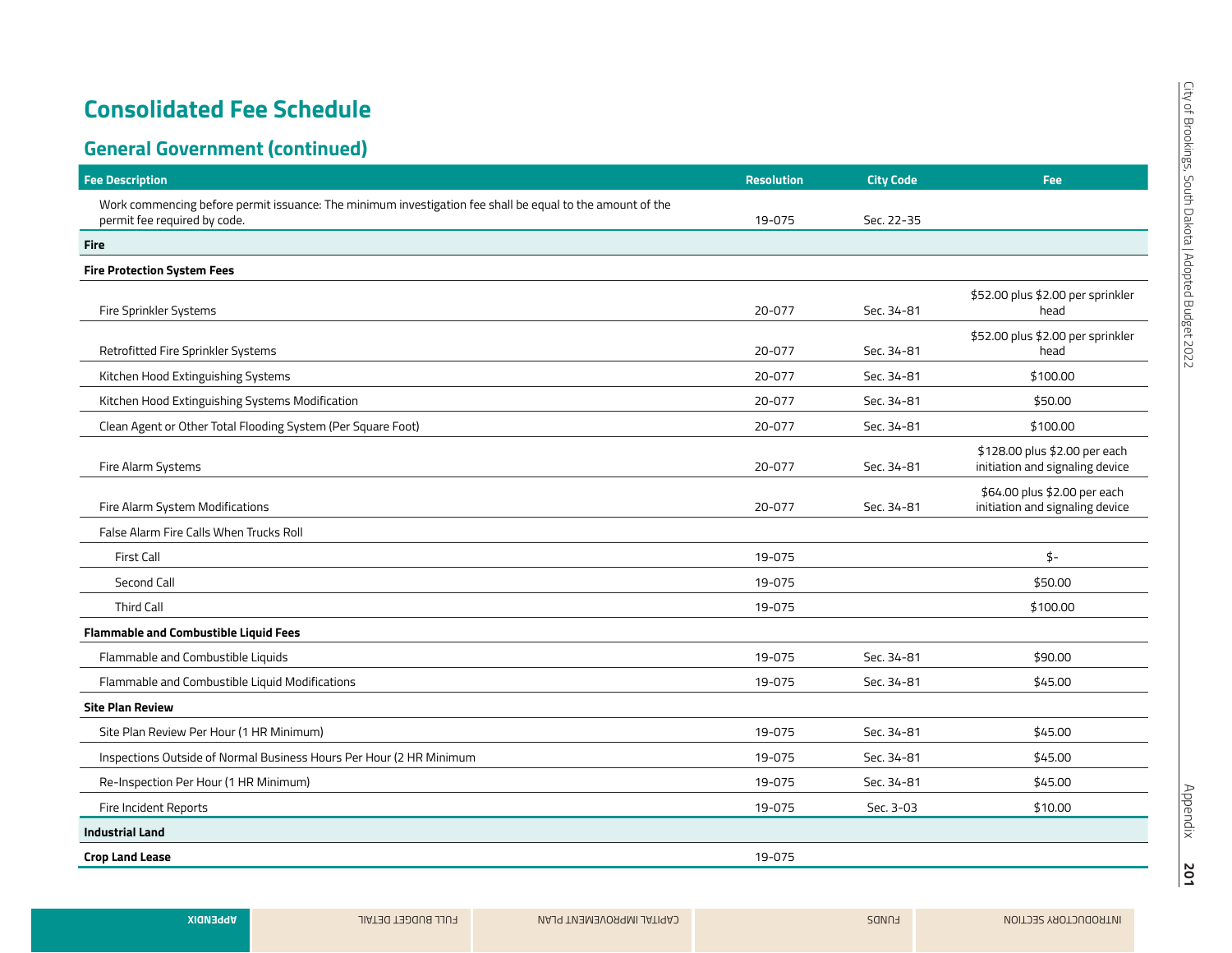| <b>Fee Description</b>                                                                | <b>Resolution</b> | <b>City Code</b> | Fee:     |
|---------------------------------------------------------------------------------------|-------------------|------------------|----------|
| Library                                                                               |                   |                  |          |
| Out of County Library Card                                                            |                   |                  |          |
| Per Individual                                                                        | 19-075            | Sec. 54-32       | \$35.00  |
| Per Family                                                                            | 19-075            | Sec. 54-32       | \$45.00  |
| Fax (Sent or Received Per Page)                                                       | 19-075            | Sec. 54-32       | \$2.25   |
| <b>Fines (Per Day Books)</b>                                                          | 19-075            | Sec. 54-32       | \$0.10   |
| Fines (Per Day DVDs/VHS)                                                              | 19-075            | Sec. 54-32       | \$1.00   |
| Process Fee (Lost Material Per Item)                                                  | 19-075            | Sec. 54-32       | \$5.00   |
| Parks, Recreation, and Forestry                                                       |                   |                  |          |
| <b>Weed Control (Plus Contractor Cost)</b>                                            | 19-075            | Sec. 62-89       | \$65.00  |
| <b>Mowing (First Hour)</b>                                                            | 19-075            | Sec. 62-89       | \$150.00 |
| Each Additional Hour or Fraction                                                      | 19-075            | Sec. 62-89       | \$85.00  |
| Each Additional Hour Large Area                                                       | 19-075            | Sec. 62-89       | \$125.00 |
| Sidewalk Snow Removal (First Offense) Per Hour Per Piece of Equipment/1 Hour Minimum  | 19-075            | Sec. 74-213      | \$125.00 |
| Sidewalk Snow Removal (Second Offense) Per Hour Per Piece of Equipment/1 Hour Minimum | 19-075            | Sec. 74-213      | \$175.00 |
| <b>DED Removal/BMU Line Clearance</b>                                                 | 19-075            | Sec. 62-170      |          |
| Aerial Bucket Plus Employee Wage                                                      | 19-075            | Sec. 62-170      | \$160.00 |
| Loader Plus Employee Wage                                                             | 19-075            | Sec. 62-170      | \$130.00 |
| Trucks Plus Employee Wage                                                             | 19-075            | Sec. 62-170      | \$90.00  |
| Chipper Plus Employee Wage                                                            | 19-075            | Sec. 62-170      | \$90.00  |
| Chainsaw/Miscellaneous Equipment Plus Employee Wage                                   | 19-075            | Sec. 62-170      | \$70.00  |
| <b>Equipment Rental Rates</b>                                                         |                   |                  |          |
| Picnic Table Rental (Per Day)                                                         | 19-075            | Sec. 62-45       | \$25.00  |
| Three (3) Row Bleacher Rental (Per Day)                                               | 19-075            | Sec. 62-45       | \$50.00  |
| <b>Ball Field Rental Rates</b>                                                        |                   |                  |          |
| Type I - No Setup (e.g. Chalking, Lining, etc.)                                       | 19-075            | Sec. 62-45       | \$25.00  |
| Type II - With One (1) Setup (e.g. Chalking, Lining, etc.)                            | 19-075            | Sec. 62-45       | \$75.00  |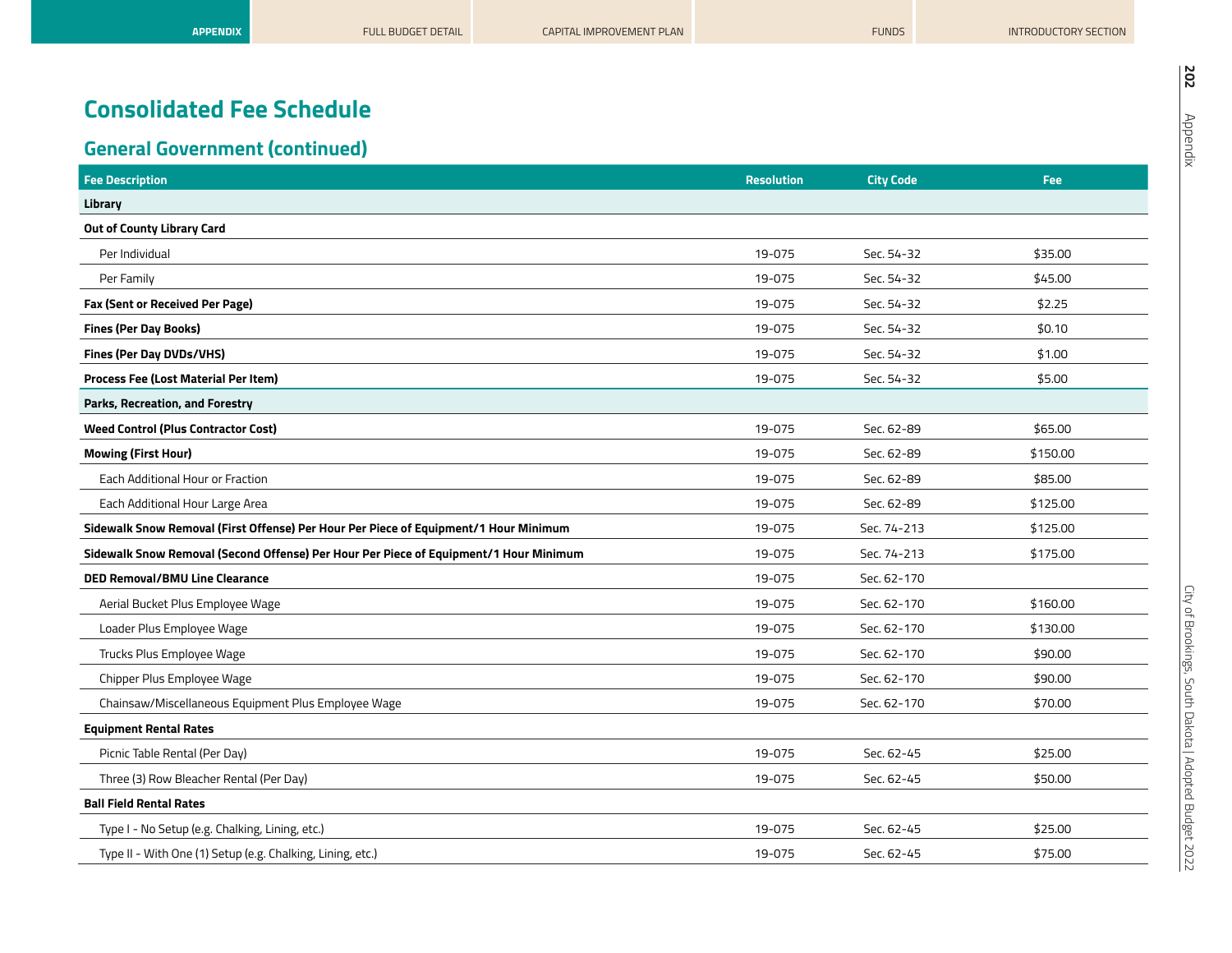| <b>Fee Description</b>                                                      | <b>Resolution</b> | <b>City Code</b> | Fee:     |
|-----------------------------------------------------------------------------|-------------------|------------------|----------|
| Type II - Per Additional Day Time Setup (e.g. Chalking, Lining, etc.)       | 19-075            | Sec. 62-45       | \$35.00  |
| Type II - Per Additional Night Time Setup (e.g. Chalking, Lining, etc.)     | 19-075            | Sec. 62-45       | \$65.00  |
| Bob Shelden Field Rental - Per Game - College Baseball - Outside Teams      | 21-062            | Sec. 62-45       | \$325.00 |
| Bob Shelden Field Rental - Per Game - SDSU College Baseball                 | 21-062            | Sec. 62-45       | \$250.00 |
| Bob Shelden Field Rental - Per Game - Adult Baseball                        | 21-062            | Sec. 62-45       | \$100.00 |
| Bob Shelden Field Rental - Per Game - Practice/Special Events               | 21-062            | Sec. 62-45       | \$25.00  |
| Bob Shelden Field Rental - Per Game - Penalty/Deposit - Tobacco, Seeds, Gum | 21-062            | Sec. 62-45       | \$250.00 |
| <b>Fishback Soccer Park Rental Rates</b>                                    |                   |                  |          |
| Type I - No Lining (Per Hour)                                               | 19-075            | Sec. 62-45       | \$25.00  |
| Type II - One Lining Per Field (First Hour)                                 | 19-075            | Sec. 62-45       | \$100.00 |
| Type II - Each Additional Field Hour                                        | 19-075            | Sec. 62-45       | \$25.00  |
| Type II - Additional Field Lining                                           | 19-075            | Sec. 62-45       | \$120.00 |
| <b>Hillcrest Aquatics Center Season Pass</b>                                |                   |                  |          |
| Individual                                                                  | 19-075            | Sec. 62-45       | \$60.00  |
| Family of Three (3)                                                         | 19-075            | Sec. 62-45       | \$150.00 |
| <b>Additional Family</b>                                                    | 19-075            | Sec. 62-45       | \$25.00  |
| Daily Admission                                                             | 19-075            | Sec. 62-45       | \$6.00   |
| <b>Discount Cards</b>                                                       | 19-075            | Sec. 62-45       | \$54.00  |
| <b>Larson Ice Center</b>                                                    |                   |                  |          |
| Non-Profit Rental Rate (Per Hour)                                           | 19-075            | Sec. 62-45       | \$140.00 |
| Rental Rate (Per Hour)                                                      | 19-075            | Sec. 62-45       | \$140.00 |
| Non groomed ice                                                             | 19-075            | Sec. 62-45       | \$100.00 |
| Dryland training                                                            | 19-075            | Sec. 62-45       | \$60.00  |
| Daily Admission                                                             | 19-075            | Sec. 62-45       | \$5.00   |
| Punch Card                                                                  | 19-075            | Sec. 62-45       | \$25.00  |
| Skate/Helmet Rental                                                         | 19-075            | Sec. 62-45       | \$5.00   |
| Adult Hockey                                                                | 19-075            | Sec. 62-45       | \$10.00  |
|                                                                             |                   |                  |          |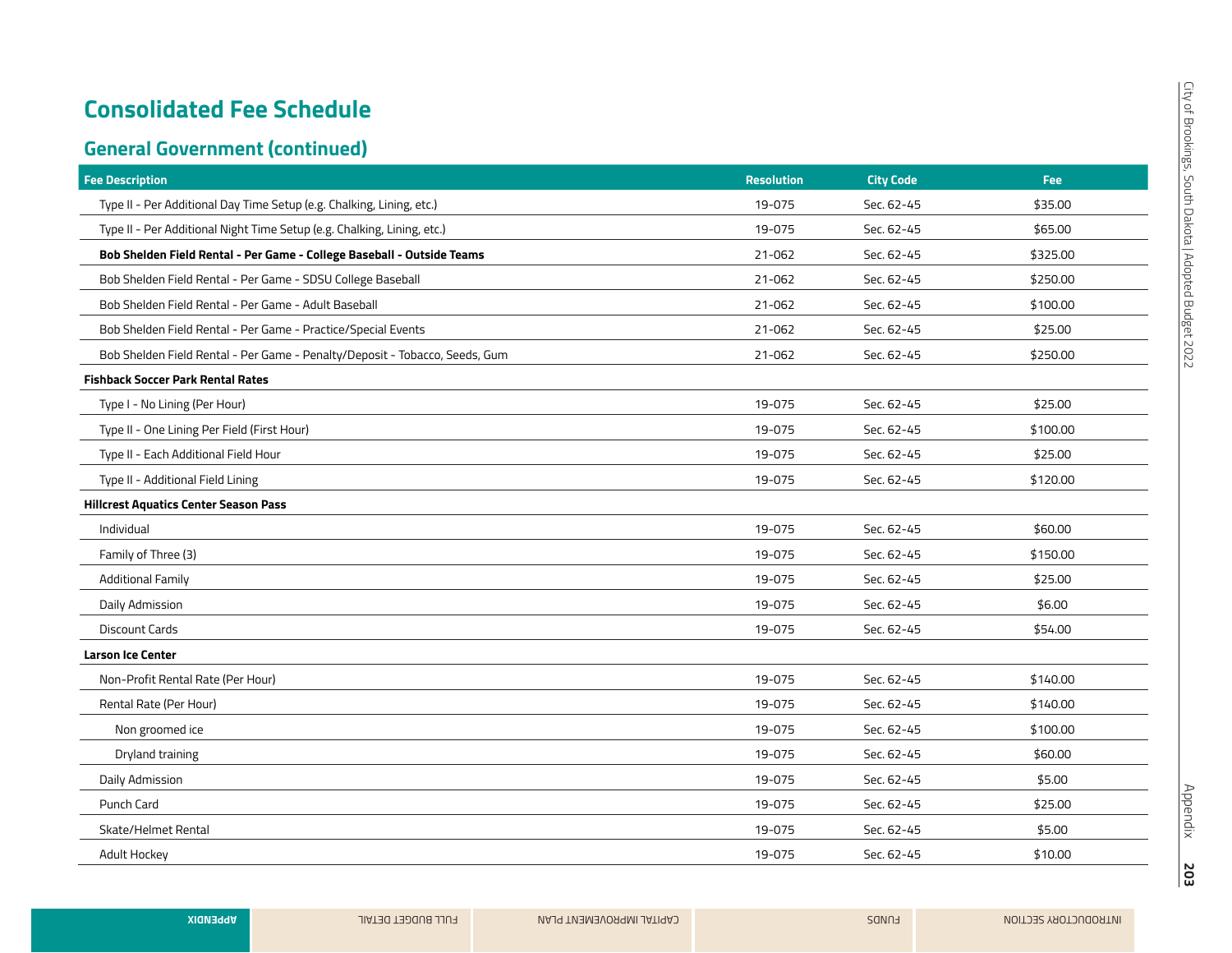| <b>Fee Description</b>                                     | <b>Resolution</b> | <b>City Code</b> | Fee:      |
|------------------------------------------------------------|-------------------|------------------|-----------|
| <b>Adult Leagues</b>                                       |                   |                  |           |
| Sand Volleyball League                                     | 19-075            | Sec. 62-45       | \$60.00   |
| Adult Kickball League                                      | 19-075            | Sec. 62-45       | \$60.00   |
| Fall Women's Volleyball                                    | 19-075            | Sec. 62-45       | \$165.00  |
| Winter Women's Volleyball                                  | 19-075            | Sec. 62-45       | \$165.00  |
| <b>Both Volleyball Sessions</b>                            | 19-075            | Sec. 62-45       | \$305.00  |
| Coed Volleyball                                            | 19-075            | Sec. 62-45       | \$205.00  |
| Basketball                                                 | 19-075            | Sec. 62-45       | \$205.00  |
| <b>Reservations</b>                                        |                   |                  |           |
| Community Gardens (Per Season)                             | 19-075            | Sec. 62-45       | \$30.00   |
| 5th Street Court Rentals (Per 1.5 Hours)                   | 19-075            | Sec. 62-45       | \$20.00   |
| <b>Picnic Shelter Reservations</b>                         |                   |                  |           |
| Small Day (Hillcrest, B, C, Pioneer)                       | 19-075            | Sec. 62-45       | \$25.00   |
| Large Day (Hillcrest A, E)                                 | 19-075            | Sec. 62-45       | \$30.00   |
| <b>Larson Nature Center</b>                                |                   |                  |           |
| Nature Center Grounds (Per Day)* with building rental only | 19-075            | Sec. 62-45       | \$200.00  |
| Classroom (Per Hour)                                       | 19-075            | Sec. 62-45       | \$50.00   |
| Atrium (Per Hour)                                          | 19-075            | Sec. 62-45       | $\oint$ - |
| Sunroom/Porch (Per Hour)                                   | 19-075            | Sec. 62-45       | \$50.00   |
| <b>Building (Per Hour)</b>                                 | 19-075            | Sec. 62-45       | \$100.00  |
| Equipment Rental (Per Hour) - Kayaks, Bikes, Paddleboards) | 19-075            | Sec. 62-45       | \$7.00    |
| <b>Camping</b>                                             |                   |                  |           |
| Camp Site with Electricity                                 | 19-075            | Sec. 62-45       | \$25.00   |
| Tent Camping Area - No Electricity                         | 19-075            | Sec. 62-45       | \$10.00   |
| <b>Recreation Programs</b>                                 |                   |                  |           |
| Red Cross Lessons - Early Bird                             | 19-075            | Sec. 62-45       | \$35.00   |
| Wee Waders - Early Bird                                    | 19-075            | Sec. 62-45       | \$35.00   |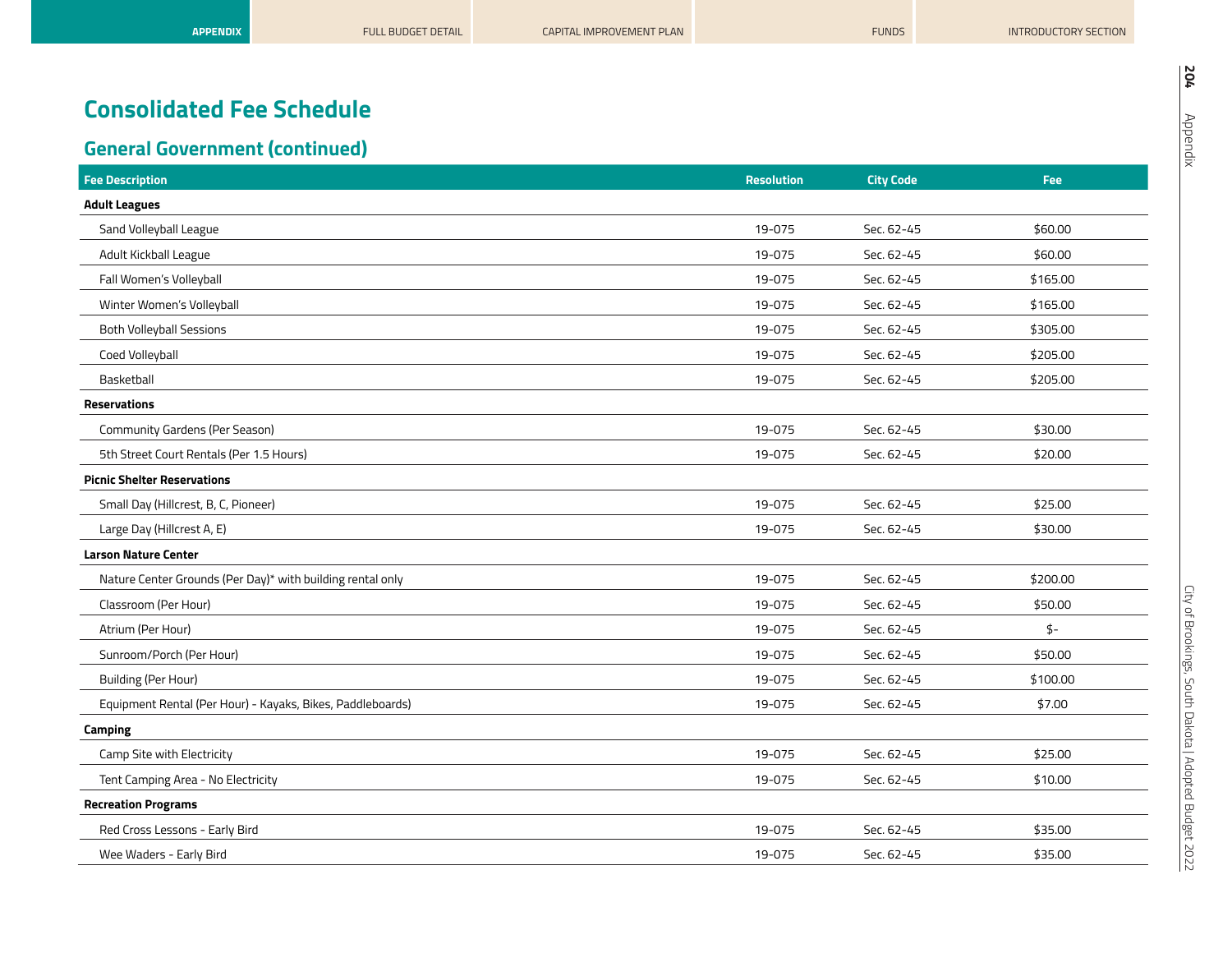| <b>Fee Description</b>             | <b>Resolution</b> | <b>City Code</b> | Fee:    |
|------------------------------------|-------------------|------------------|---------|
| Junior Lifeguarding - Early Bird   | 19-075            | Sec. 62-45       | \$40.00 |
| Aqua Aerobics - Early Bird         | 19-075            | Sec. 62-45       | \$25.00 |
| Junior Tennis Academy - Early Bird | 19-075            | Sec. 62-45       | \$33.00 |
| Adult Tennis Lessons - Early Bird  | 19-075            | Sec. 62-45       | \$45.00 |
| Tee Ball - Early Bird              | 19-075            | Sec. 62-45       | \$35.00 |
| Kickstart Soccer - Early Bird      | 19-075            | Sec. 62-45       | \$27.00 |
| Fishin' Fridays - Early Bird       | 19-075            | Sec. 62-45       | \$19.00 |
| Kayaking Class - Early Bird        | 19-075            | Sec. 62-45       | \$24.00 |
| Strider Camps - Early Bird         | 19-075            | Sec. 62-45       | \$35.00 |
| Learn to Skate                     |                   |                  |         |
| 30 minutes - Early Bird            | 19-075            | Sec. 62-45       | \$30.00 |
| 45 Minutes - Early Bird            | 19-075            | Sec. 62-45       | \$40.00 |
| 60 Minutes - Early Bird            | 19-075            | Sec. 62-45       | \$50.00 |
| Red Cross Lessons                  | 19-075            | Sec. 62-45       | \$41.00 |
| Wee Waders                         | 19-075            | Sec. 62-45       | \$41.00 |
| Junior Lifeguarding                | 19-075            | Sec. 62-45       | \$46.00 |
| Aqua Aerobics                      | 19-075            | Sec. 62-45       | \$31.00 |
| First Tee Golf Program             | 19-075            | Sec. 62-45       | \$95.00 |
| Little Duffers                     | 19-075            | Sec. 62-45       | \$40.00 |
| Adult Golf Lessons                 | 19-075            | Sec. 62-45       | \$40.00 |
| Junior Tennis Academy              | 19-075            | Sec. 62-45       | \$40.00 |
| <b>Adult Tennis Lessons</b>        | 19-075            | Sec. 62-45       | \$60.00 |
| Tee Ball                           | 19-075            | Sec. 62-45       | \$50.00 |
| Kickstart Soccer                   | 19-075            | Sec. 62-45       | \$35.00 |
| Fishin' Fridays                    | 19-075            | Sec. 62-45       | \$24.00 |
| <b>Kayaking Class</b>              | 19-075            | Sec. 62-45       | \$30.00 |
| <b>Strider Camps</b>               | 19-075            | Sec. 62-45       | \$45.00 |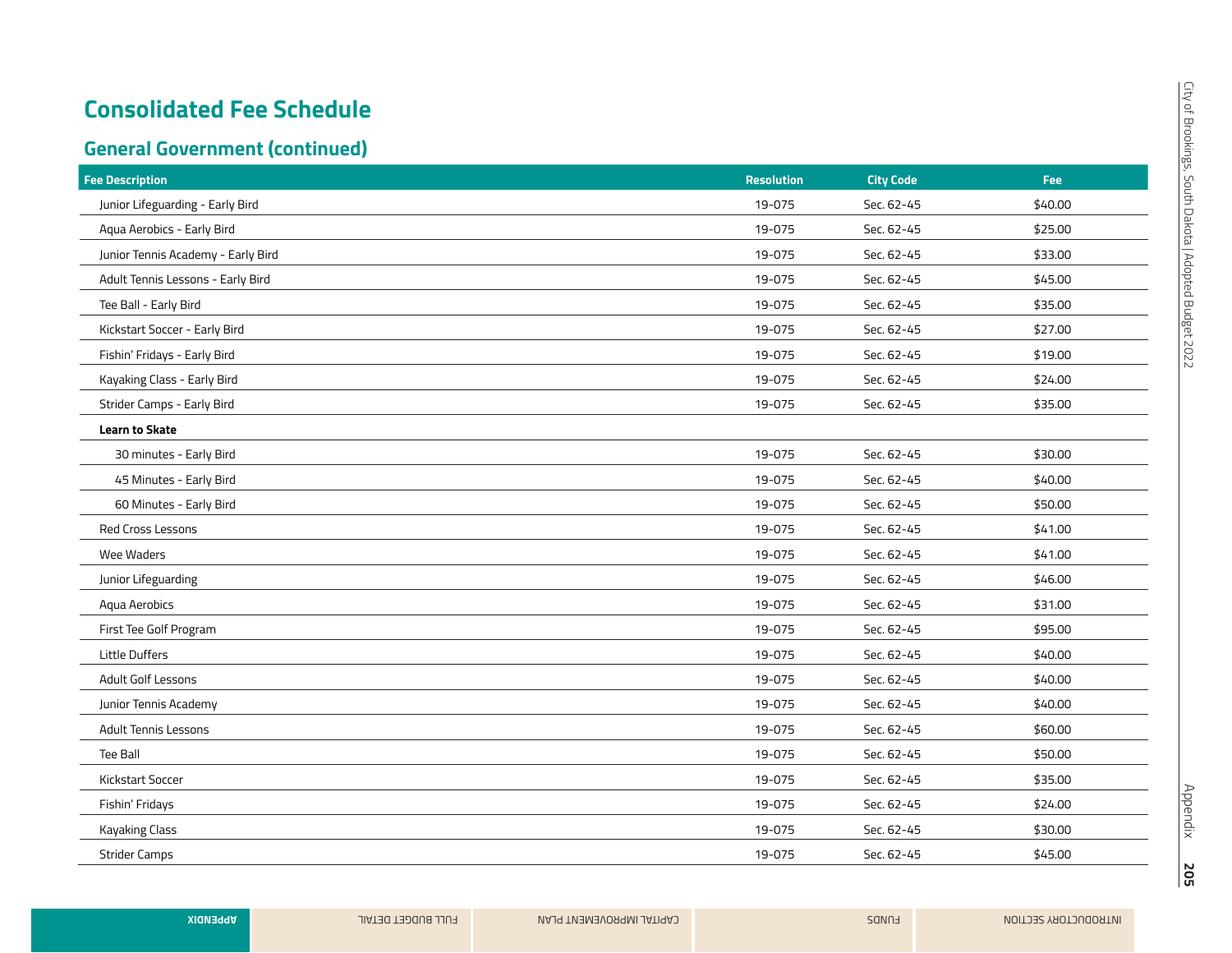| <b>Fee Description</b>                                                    | <b>Resolution</b> | <b>City Code</b> | Fee        |
|---------------------------------------------------------------------------|-------------------|------------------|------------|
| Learn to Skate                                                            |                   |                  |            |
| 30 minutes                                                                | 19-075            | Sec. 62-45       | \$40.00    |
| 45 Minutes                                                                | 19-075            | Sec. 62-45       | \$50.00    |
| 60 Minutes                                                                | 19-075            | Sec. 62-45       | \$60.00    |
| <b>Planning and Zoning</b>                                                |                   |                  |            |
| Change of Zone                                                            | 19-075            | Sec. 66-29       | \$250.00   |
| Planned Development District                                              | 19-075            | Sec. 66-29       | \$250.00   |
| Final Development Plan                                                    | 19-075            | Sec. 66-29       | \$100.00   |
| Initial Development Plan Amendment                                        | 19-075            | Sec. 66-29       | \$250.00   |
| Final Development Plan Amendment                                          | 19-075            | Sec. 66-29       | \$100.00   |
| Board of Adjustment                                                       | 19-075            | Sec. 94-42       | \$150.00   |
| Preliminary Plats plus \$1.00/lot over 20 lots or \$1.00/acre over 1 acre | 19-075            | Sec. 66-29       | \$200.00   |
| <b>Final Plats</b>                                                        | 19-075            | Sec. 66-29       | \$160.00   |
| Vacation                                                                  | 19-075            | Sec. 66-29       | \$150.00   |
| I-1R Site Plan                                                            | 19-075            | Sec. 66-29       | \$150.00   |
| <b>Conditional Use</b>                                                    | 19-075            | Sec. 66-29       | \$250.00   |
| Annexation                                                                | 19-075            |                  | \$150.00   |
| Zoning & Use Registration Permit                                          | 19-075            | Sec. 66-29       | \$75.00    |
| Rental License - per structure plus \$2.00 for each dwelling unit         | 19-075            | Sec. 22-405      | \$20.00    |
| Tax Increment Financing Application                                       | 19-075            |                  | \$1,000.00 |
| <b>Permanent Signs</b>                                                    |                   |                  |            |
| Square Feet                                                               |                   |                  |            |
| From 0 to less than 30                                                    | 19-075            | Sec. 94-467      | \$30.00    |
| From 30 to less than 60                                                   | 19-075            | Sec. 94-467      | \$35.00    |
| From 60 to less than 90                                                   | 19-075            | Sec. 94-467      | \$40.00    |
| From 90 to less than 120                                                  | 19-075            | Sec. 94-467      | \$45.00    |
| From 120 to less than 150                                                 | 19-075            | Sec. 94-467      | \$50.00    |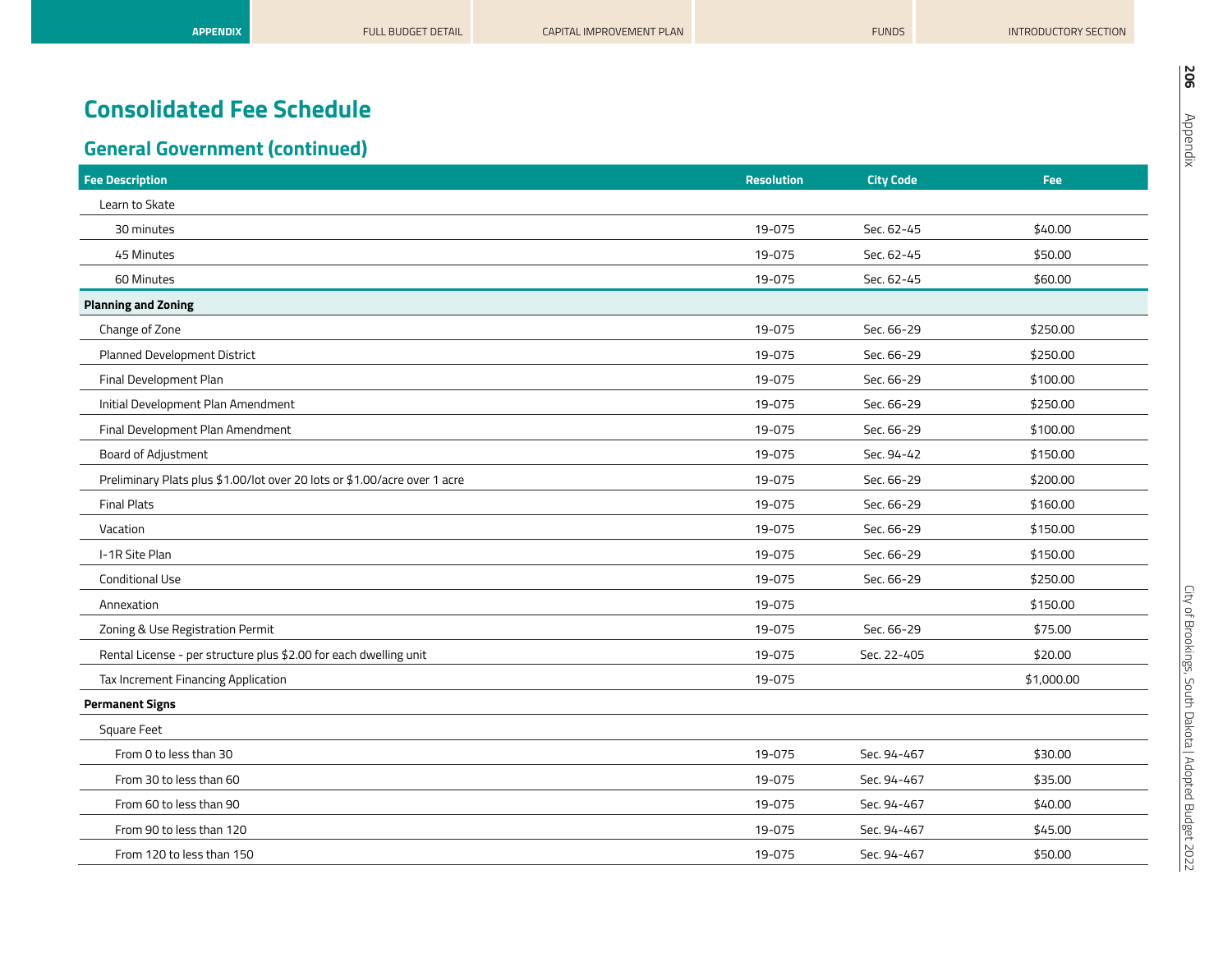## **General Government (continued)**

| <b>Fee Description</b>                                                                                   | <b>Resolution</b> | <b>City Code</b> | Fee:     |
|----------------------------------------------------------------------------------------------------------|-------------------|------------------|----------|
| From 150 to less than 180                                                                                | 19-075            | Sec. 94-467      | \$55.00  |
| From 180 to less than 210                                                                                | 19-075            | Sec. 94-467      | \$60.00  |
| From 210 to less than 240                                                                                | 19-075            | Sec. 94-467      | \$65.00  |
| From 240 to less than 270                                                                                | 19-075            | Sec. 94-467      | \$70.00  |
| From 270 to less than 300                                                                                | 19-075            | Sec. 94-467      | \$75.00  |
| From 300 to less than 330                                                                                | 19-075            | Sec. 94-467      | \$80.00  |
| From 330 to less than 360                                                                                | 19-075            | Sec. 94-467      | \$85.00  |
| From 360 to less than 390                                                                                | 19-075            | Sec. 94-467      | \$90.00  |
| From 390 to less than 420                                                                                | 19-075            | Sec. 94-467      | \$95.00  |
| From 420 to less than 450                                                                                | 19-075            | Sec. 94-467      | \$100.00 |
| From 450 to less than 480                                                                                | 19-075            | Sec. 94-467      | \$105.00 |
| From 480 to less than 510                                                                                | 19-075            | Sec. 94-467      | \$110.00 |
| From 510 to less than 540                                                                                | 19-075            | Sec. 94-467      | \$115.00 |
| From 540 or more                                                                                         | 19-075            | Sec. 94-467      | \$120.00 |
| <b>Non-Permanent Signs</b>                                                                               | 19-075            | Sec. 94-467      | \$20.00  |
| <b>Portable Signs Per Week</b>                                                                           | 19-075            | Sec. 94-467      | \$20.00  |
| Portable Signs Per Month (Maximum Permit Period Shall Not Carry Over from One Permit Period to the Next) | 19-075            | Sec. 94-467      | \$50.00  |
| <b>Banner Signs</b>                                                                                      | 19-075            | Sec. 94-467      |          |
| <b>Street Light Flag and Banner Program</b>                                                              |                   |                  |          |
| <b>Application Fee</b>                                                                                   | 21-080            |                  | \$20.00  |
| Fee if staff are required to remove banners (e.g. beyond term expiration, damage, etc.) Per Hour         | 21-080            |                  | \$100.00 |
| Fee if staff are required to remove flags (e.g. beyond term expiration, damage, etc.) Per Hour           | 21-080            |                  | \$40.00  |
| <b>Parking in Municipal Lots</b>                                                                         |                   |                  |          |
| <b>Permitted Parking in Municipal Parking Lots</b>                                                       |                   |                  |          |
| Six-Month Permit                                                                                         | 19-075            | Sec. 82-525      | \$100.00 |
| <b>Annual Permit</b>                                                                                     | 19-075            | Sec. 82-525      | \$100.00 |
| <b>Police Department</b>                                                                                 |                   |                  |          |

Appendix

**207**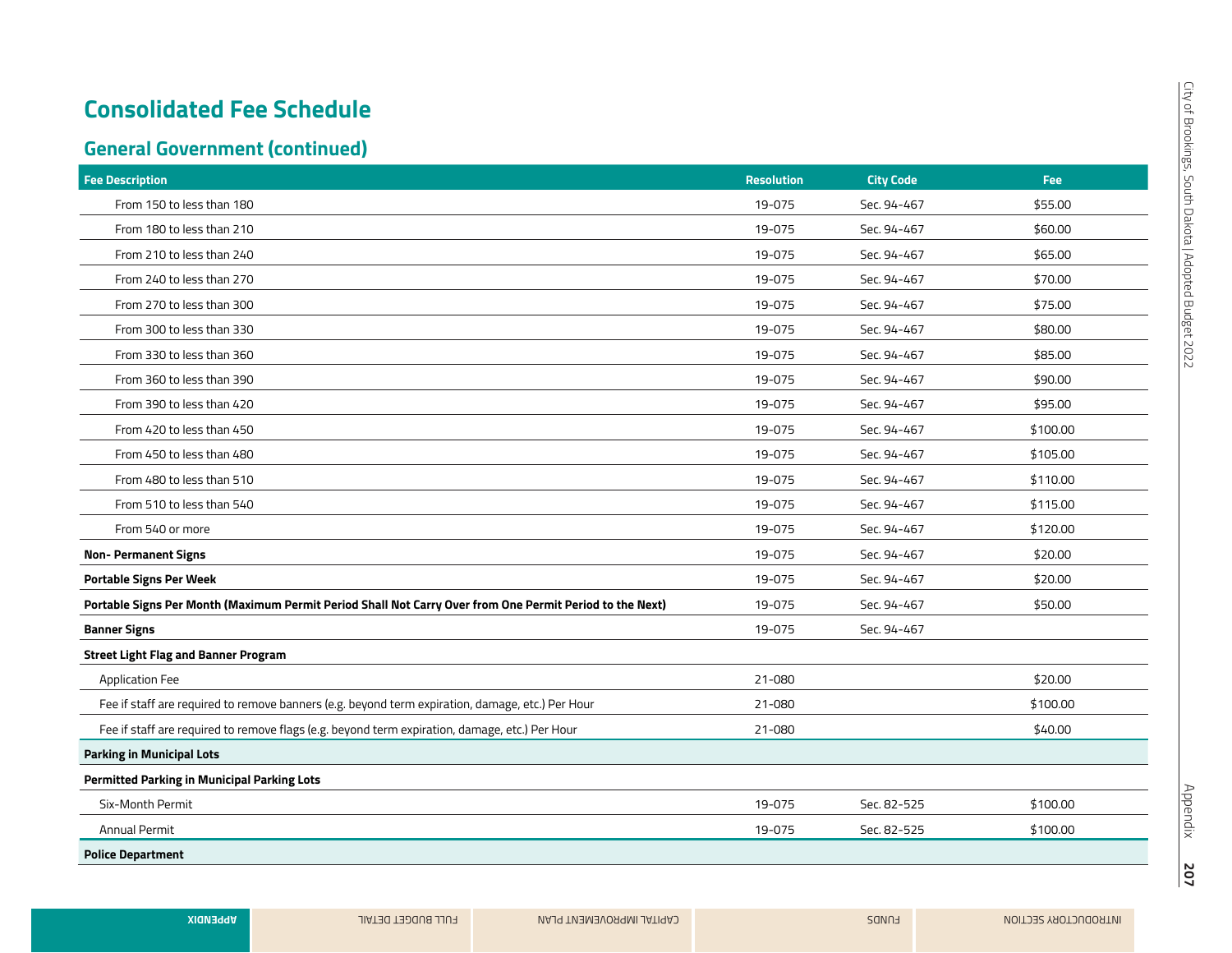| <b>Fee Description</b>                                                                                                                                                                                             | <b>Resolution</b> | <b>City Code</b> | Fee                                                   |
|--------------------------------------------------------------------------------------------------------------------------------------------------------------------------------------------------------------------|-------------------|------------------|-------------------------------------------------------|
| <b>Moving of Structure</b>                                                                                                                                                                                         |                   |                  |                                                       |
| Per Unit (Officer and Patrol Car) - 2 HR Minimum Per Unit                                                                                                                                                          | 21-080            | Sec. 22-223      | \$60.00                                               |
| <b>Contract Police Officer Security</b>                                                                                                                                                                            |                   |                  |                                                       |
| Per Officer, Per Hour                                                                                                                                                                                              | 19-075            |                  | \$60.00                                               |
| Per Reserve Officer, Per Hour                                                                                                                                                                                      | 21-062            |                  | \$35.00                                               |
| <b>False Security Alarm</b>                                                                                                                                                                                        |                   |                  |                                                       |
| First Call                                                                                                                                                                                                         | 21-062            |                  | No Charge                                             |
| Second Call                                                                                                                                                                                                        | 21-062            |                  | \$50.00                                               |
| <b>Third Call</b>                                                                                                                                                                                                  | 21-062            |                  | \$100.00                                              |
| <b>Accident Reports</b>                                                                                                                                                                                            |                   |                  |                                                       |
| Per Report                                                                                                                                                                                                         | 19-075            | Sec. 3-03        | \$5.00                                                |
| Pictures (Each)                                                                                                                                                                                                    | 19-075            | Sec. 3-03        | 4.000000                                              |
| <b>Storm Drainage</b>                                                                                                                                                                                              |                   |                  |                                                       |
| <b>Unit Financial Charge</b>                                                                                                                                                                                       | 19-075            | Sec. 72-20       | 0.000625                                              |
| <b>Street Department</b>                                                                                                                                                                                           |                   |                  |                                                       |
| <b>Sign Repairs (Traffic Accidents and Vandalism)</b>                                                                                                                                                              | 19-075            |                  | Replacement Cost, Labor, Sales<br>Tax, and Excise Tax |
| <b>Street Repairs</b>                                                                                                                                                                                              | 19-075            |                  | <b>Material Replacement Cost</b>                      |
| The base valuation to determine permit fees for residential buildings and additions are based on a dollar per square<br>foot schedule per the following. The bid price must be quoted for renovations or remodels. | 19-075            |                  |                                                       |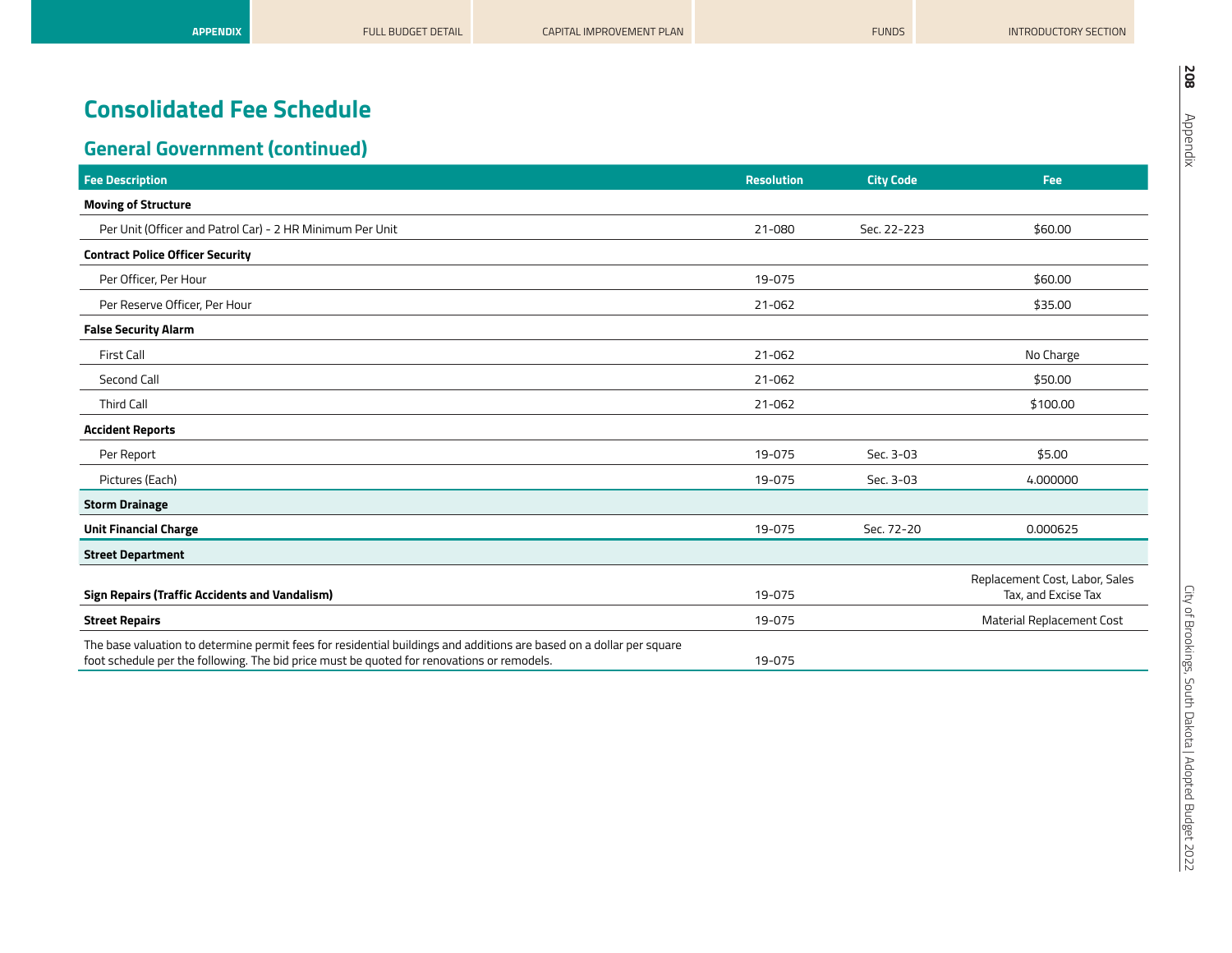$\overline{\phantom{a}}$ 

#### **Fines and Violations**

| <b>Resolution</b>     | <b>City Code Center</b> | <b>Offense</b>                                          | <b>Fine</b> |        | <b>Costs</b> | <b>Total</b>  |
|-----------------------|-------------------------|---------------------------------------------------------|-------------|--------|--------------|---------------|
| <b>Animal Control</b> |                         |                                                         |             |        |              |               |
|                       | Article 1               | In General                                              |             |        |              |               |
| 19-075                | $14 - 2$                | Unwanted animals (per head acceptance fee)              | \$          | 20.00  | \$           | $-5$<br>20.00 |
| 19-075                | $14 - 3$                | Disturbance of Peace                                    |             | 30.00  | 72.50        | 102.50        |
| 19-075                | $14 - 4$                | Animals on school grounds, property or recreation areas |             | 30.00  | 72.50        | 102.50        |
| 19-075                | $14 - 6$                | Number of pets limited                                  |             | 25.00  | 72.50        | 97.50         |
| 19-075                | $14 - 7$                | Unattended animals in standing vehicles                 |             | 60.00  | 72.50        | 132.50        |
| 19-075                | $14 - 8$                | Stray, abandoned or unkempt animals                     |             | 30.00  | 72.50        | 102.50        |
| 19-075                | $14 - 9$                | Public nuisance                                         |             | 30.00  | 72.50        | 102.50        |
|                       | Article 2               | <b>Cruelty to Animals and Related Charges</b>           |             |        |              |               |
| 19-075                | $14 - 41$               | Cruelty to animals - generally                          |             | 125.00 | 72.50        | 197.50        |
| 19-075                | $14 - 42$               | Teasing, baiting, or harassing animals                  |             | 30.00  | 72.50        | 102.50        |
| 19-075                | $14 - 43$               | Humane care of animals                                  |             | 30.00  | 72.50        | 102.50        |
| 19-075                | $14 - 44$               | Poisoning of animals                                    |             | 125.00 | 72.50        | 197.50        |
| 19-075                | $14 - 45$               | Instigating or allowing fights between animals          |             | 250.00 | 72.50        | 322.50        |
| 19-075                | $14 - 47$               | Restraint of animal in vehicle                          |             | 30.00  | 72.50        | 102.50        |
|                       | Article 3               | <b>Domestic Animals (Dogs and Cats Excepted)</b>        |             |        |              |               |
| 19-075                | $14 - 81$               | Proximity of livestock to dwellings                     |             | 30.00  | 72.50        | 102.50        |
| 19-075                | 14-82                   | Proximity of fowl to dwellings                          |             | 30.00  | 72.50        | 102.50        |
| 19-075                | $14 - 83$               | Swine (per head)                                        |             | 30.00  | 72.50        | 102.50        |
| 19-075                | $14 - 84$               | Sanitary condition required                             |             | 30.00  | 72.50        | 102.50        |
| 19-075                | 14-85                   | Keeping of Bees - prohibited                            |             | 60.00  | 72.50        | 132.50        |
| 19-075                | 14-86                   | Pigeons                                                 |             | 30.00  | 72.50        | 102.50        |
| 19-075                | $14 - 87$               | Livestock running at large (per head)                   |             | 30.00  | 72.50        | 102.50        |
| 19-075                | 14-88                   | Fowl at large (per head)                                |             | 30.00  | 72.50        | 102.50        |
| 19-075                | 14-89                   | Picketing                                               |             | 30.00  | 72.50        | 102.50        |
| 19-075                | $14 - 90$               | Keeping of game birds prohibited                        |             | 30.00  | 72.50        | 102.50        |

**209**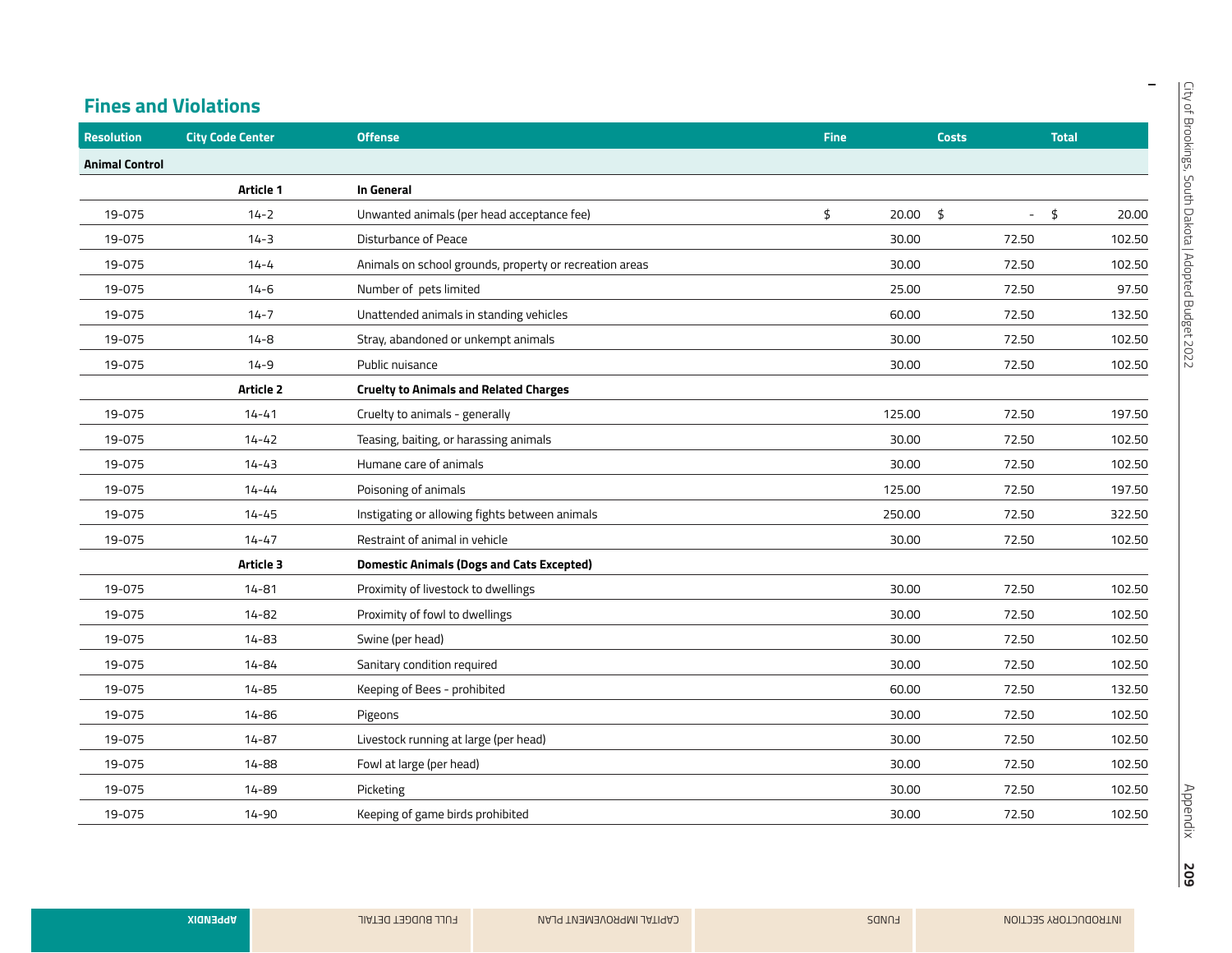| <b>APPENDIX</b> | <b>FULL BUDGET DETAIL</b> | <b>CAPITAL IMPROVEMENT PLAN</b> | <b>FUNDS</b> | INTRODUCTORY SECTION |
|-----------------|---------------------------|---------------------------------|--------------|----------------------|
|                 |                           |                                 |              |                      |

| <b>City Code Center</b>       | <b>Offense</b>                             | <b>Fine</b> | <b>Costs</b> | <b>Total</b> |
|-------------------------------|--------------------------------------------|-------------|--------------|--------------|
| <b>Article 4 Division 1</b>   | <b>Dogs and Cats - Generally</b>           |             |              |              |
| $14 - 121$                    | Dogs running at large                      |             |              |              |
|                               | 1st unlicensed                             | 30.00       | 72.50        | 102.50       |
|                               | 1st licensed                               | 15.00       | 72.50        | 87.50        |
|                               | 2nd offense                                | 40.00       | 72.50        | 112.50       |
|                               | 3rd and subsequent offenses                | 60.00       | 72.50        | 132.50       |
| $14 - 122$                    | Impoundment of dogs (per impoundment)      | 25.00       | 72.50        | 97.50        |
| $14 - 123$                    | Disturbing of the peace                    | 30.00       | 72.50        | 102.50       |
| $14 - 125$                    | Defecation disposal                        | 30.00       | 72.50        | 102.50       |
| 14-126                        | Vicious or biting dog                      |             |              |              |
|                               | 1st offense                                | 125.00      | 72.50        | 197.50       |
|                               | 2nd offense                                | 250.00      | 72.50        | 322.50       |
|                               | 3rd offense (fine and animal forfeited)    | 250.00      | 72.50        | 322.50       |
| $14 - 127$                    | Guard dogs (failure to post warning)       | 60.00       | 72.50        | 132.50       |
| $14 - 128$                    | Sanitary conditions required               | 30.00       | 72.50        | 102.50       |
| <b>Article 4 - Division 2</b> | Dogs and Cats - Licensing Requirements     |             |              |              |
| $14 - 151$                    | License required                           | 30.00       | 72.50        | 102.50       |
| $14 - 153$                    | Rabies vaccination required                | 60.00       | 72.50        | 132.50       |
| 14-154                        | City License Fee (Altered)                 | 10.00       | 72.50        | 82.50        |
| 14-154                        | City License Fee (Unaltered)               | 15.00       | 72.50        | 87.50        |
| $14 - 157$                    | Dog or cat to wear tag                     | 15.00       | 72.50        | 87.50        |
| Article 4 - Division 3        | Dogs and Cats - Impoundment and Redemption |             |              |              |
| 14-182                        | Impoundment fees (per head)                | 25.00       | 72.50        | 97.50        |
|                               | Per day feed/care                          | 20.00       | 72.50        | 92.50        |
| 14-186                        | Alternate Procedure                        | 30.00       | 72.50        | 102.50       |
| $14 - 187$                    | Pickup and transportation fee              | 30.00       | 72.50        | 102.50       |
| Article 5                     | <b>Wild or Dangerous Animals</b>           |             |              |              |
| $14 - 221$                    | Registration required                      | 60.00       | 72.50        | 132.50       |
|                               |                                            |             |              |              |

**210**

Appendix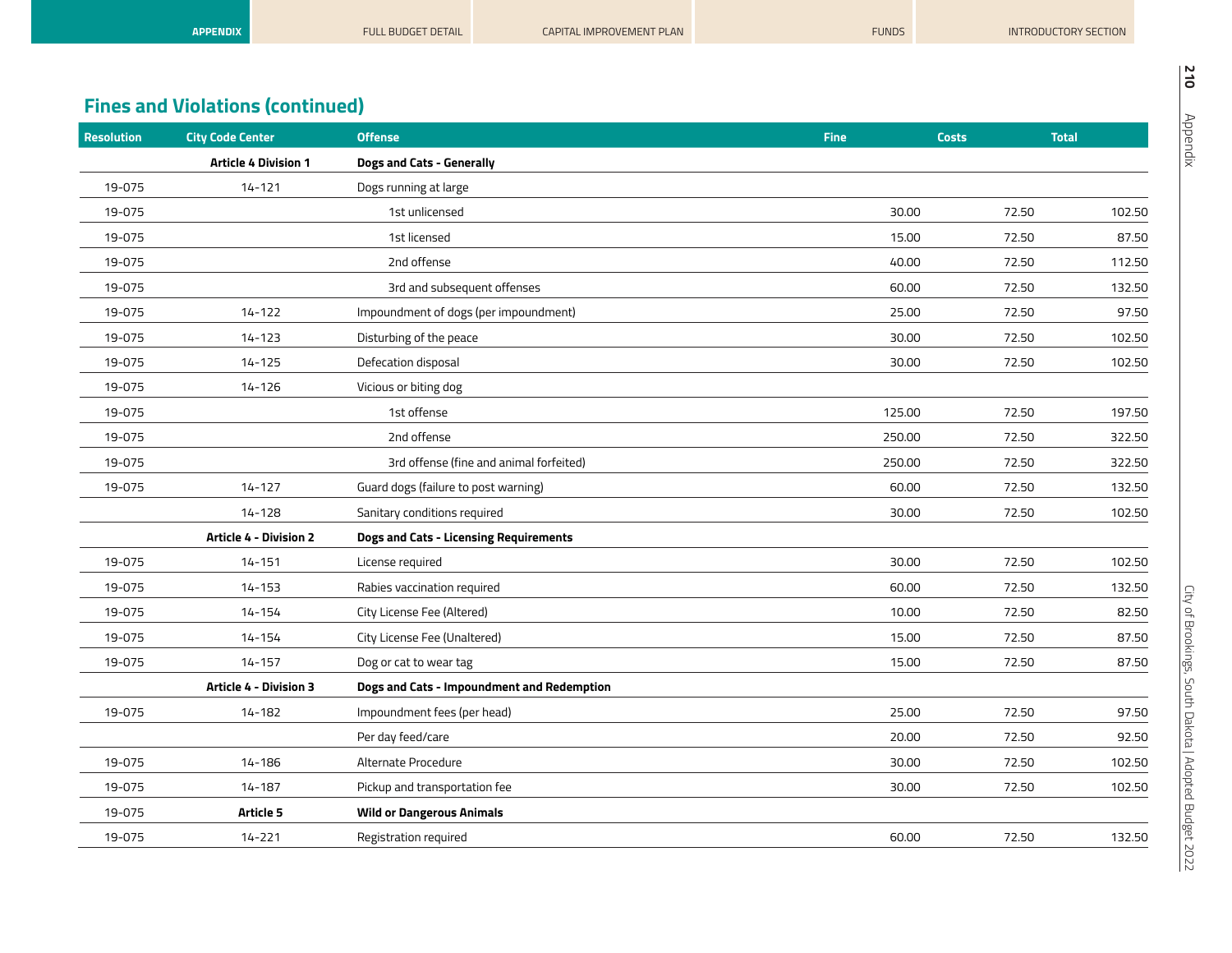| <b>City Code Center</b>       | <b>Offense</b>                                                                     | <b>Fine</b> | <b>Costs</b> | <b>Total</b> |
|-------------------------------|------------------------------------------------------------------------------------|-------------|--------------|--------------|
| $14 - 223$                    | Running at large                                                                   |             |              |              |
|                               | 1st offense                                                                        | 125.00      | 72.50        | 197.50       |
|                               | 2nd offense                                                                        | 250.00      | 72.50        | 322.50       |
|                               | 3rd offense (fine and animal forfeited)                                            | 250.00      | 72.50        | 322.50       |
| 14-224                        | Wild, hybrid or dangerous animals prohibited (fine & Seizure)                      | 125.00      | 72.50        | 197.50       |
| 14-227                        | Owner to report escape of dangerous animals or animals not indigenous to State     | 125.00      | 72.50        | 197.50       |
| 14-229                        | Public nuisance (possession of wild, hybrid or dangerous animals prohibited)       | 125.00      | 72.50        | 197.50       |
| 14-230                        | Animals declared as a biting, dangerous or vicious animal prohibited               | 125.00      | 72.50        | 197.50       |
| Article 6 - Division 1        | <b>Pet Shelters - Generally</b>                                                    |             |              |              |
| $14 - 263$                    | Commercial pet shelter prohibited                                                  | 30.00       | 72.50        | 102.50       |
| 14-264                        | Number of pets                                                                     | 60.00       | 72.50        | 132.50       |
| 14-265                        | Adequate facilities required                                                       | 30.00       | 72.50        | 102.50       |
| <b>Article 6 - Division 2</b> | <b>Pet Shelters - License</b>                                                      |             |              |              |
| 14-291                        | License required                                                                   | 30.00       | 72.50        | 102.50       |
| <b>Miscellaneous Offenses</b> |                                                                                    |             |              |              |
| 44,350                        | Open Container (Alcoholic Beverage)<br>(Beer, Wine, Liquor in Vehicle or on Street | 60.00       | 72.50        | 132.50       |
| $6 - 142$                     | Attempt to Purchase                                                                | 60.00       | 72.50        | 132.50       |
| $6 - 143$                     | Misrepresentation of Age                                                           | 60.00       | 72.50        | 132.50       |
| $6 - 73$                      | Possession of Keg Restricted                                                       | 60.00       | 72.50        | 132.50       |
| $70 - 35$                     | Littering                                                                          | 60.00       | 72.50        | 132.50       |
| 58-33                         | Resisting an Officer                                                               | 60.00       | 72.50        | 132.50       |
| 58-36                         | Fleeing from a Police Officer                                                      | 60.00       | 72.50        | 132.50       |
| 58-161                        | <b>Public Urination</b>                                                            | 60.00       | 72.50        | 132.50       |
| 58-162                        | Disturbing the Peace - House Parties                                               |             |              |              |
| 58-162                        | First Offense                                                                      | 60.00       | 72.50        | 132.50       |
| 58-162                        | Second Offense (Within One (1) Year Period)                                        | 100.00      | 72.50        | 172.50       |
| 58-162                        | Third Offense (Within One (1) Year Period)                                         | 200.00      | 72.50        | 272.50       |
| 62-180                        | Hours Parks Open to the Public                                                     | 60.00       | 72.50        | 132.50       |
|                               |                                                                                    |             |              |              |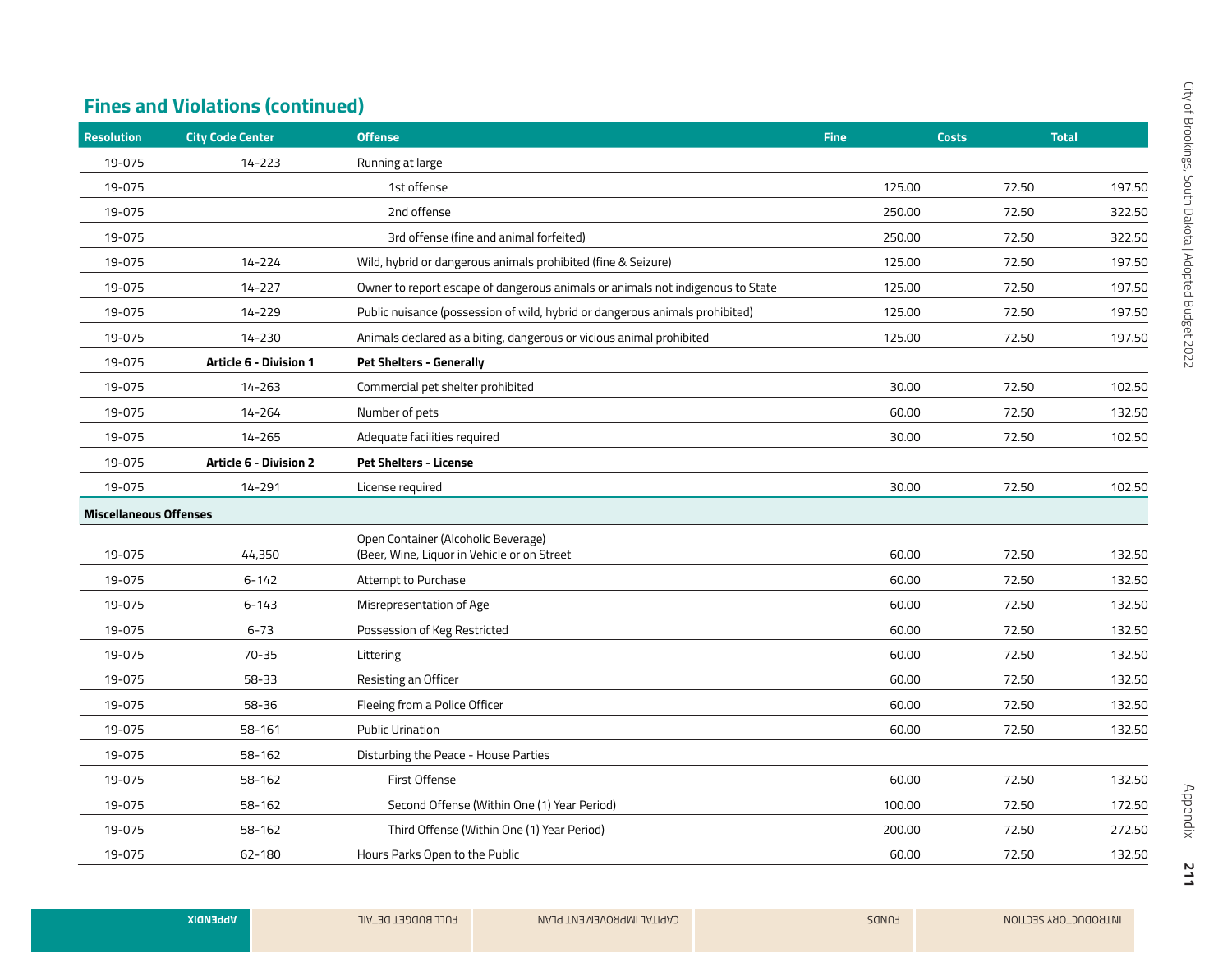|                   | <b>APPENDIX</b>                         | <b>FULL BUDGET DETAIL</b>            | <b>CAPITAL IMPROVEMENT PLAN</b> | <b>FUNDS</b> |              | INTRODUCTORY SECTION |
|-------------------|-----------------------------------------|--------------------------------------|---------------------------------|--------------|--------------|----------------------|
|                   |                                         |                                      |                                 |              |              |                      |
|                   | <b>Fines and Violations (continued)</b> |                                      |                                 |              |              |                      |
| <b>Resolution</b> | <b>City Code Center</b>                 | <b>Offense</b>                       |                                 | <b>Fine</b>  | <b>Costs</b> | <b>Total</b>         |
| 19-075            | $70 - 37$                               | Littering                            |                                 | 60.00        | 72.50        | 132.50               |
| 19-075            | 70-107                                  | Location of Collection Containers    |                                 | 30.00        | 72.50        | 102.50               |
| 19-075            | 74-141 - 74-149                         | <b>Excavation Offenses</b>           |                                 | 100.00       | 72.50        | 172.50               |
| 19-075            | 74-211                                  | Failure to Remove Snow from Sidewalk |                                 | 60.00        | 72.50        | 132.50               |
| 19-075            | 82-312                                  | <b>Texting While Driving</b>         |                                 | 60.00        | 72.50        | 132.50               |
| 20-077            | 20-010                                  | Coronavirus COVID 19 Violations      |                                 |              |              |                      |
|                   |                                         | First Offense                        |                                 | 50.00        | 72.50        | 122.50               |
|                   |                                         | Second Offense                       |                                 | 75.00        | 72.50        | 147.50               |
|                   |                                         | Third Offense                        |                                 | 100.00       | 72.50        | 172.50               |

|        |                                               | Third Offense                                   | 100.00 | 72.50 | 172.50 |
|--------|-----------------------------------------------|-------------------------------------------------|--------|-------|--------|
|        | <b>Parking Offenses with Court Appearance</b> |                                                 |        |       |        |
| 19-075 | 82-421                                        | Position of Parking on Two-Way Road             | 35.00  | 72.50 | 107.50 |
| 19-075 | 82-427                                        | Places Where Standing and Parking is Prohibited | 35.00  | 72.50 | 107.50 |
| 19-075 | 82-428                                        | Places Where Stopping is Prohibited             | 35.00  | 72.50 | 107.50 |
| 19-075 | 82-432                                        | Parking in Excess of 72 Hours                   | 35.00  | 72.50 | 107.50 |
| 19-075 | 82-433                                        | Parking in Alleys                               | 35.00  | 72.50 | 107.50 |
| 19-075 | 82-461                                        | Designation of Prohibited Parking               | 35.00  | 72.50 | 107.50 |
| 19-075 | 82-462                                        | Designation of Limited Parking                  | 35.00  | 72.50 | 107.50 |
| 19-075 | 82-463                                        | Illegal Parking (2 Hour Downtown or Medary)     | 35.00  | 72.50 | 107.50 |
| 19-075 | 82-464                                        | Parking at Night in Business Section            | 35.00  | 72.50 | 107.50 |
| 19-075 | 82-465                                        | Parking Prohibited During Snow Removal          | 50.00  | 72.50 | 122.50 |
| 19-075 | 82-468                                        | Parking in Disabled Space Without Permit        | 100.00 | 72.50 | 172.50 |
| 19-075 | 82-521                                        | Maximum Duration of Parking                     | 35.00  | 72.50 | 107.50 |
| 20-077 | 82-522                                        | Size of Vehicles                                | 60.00  | 72.50 | 132.50 |
| 20-077 | 82-523                                        | <b>Prohibited Activities</b>                    | 60.00  | 72.50 | 132.50 |
| 20-077 | 82-524                                        | <b>Removal of Vehicles</b>                      | 60.00  | 72.50 | 132.50 |
| 20-077 | 82-525                                        | Permit Parking                                  | 60.00  | 72.50 | 132.50 |
| 19-075 | $94 - 431(2)$                                 | Front Yard Parking Prohibited                   | 35.00  | 72.50 | 107.50 |
|        |                                               |                                                 |        |       |        |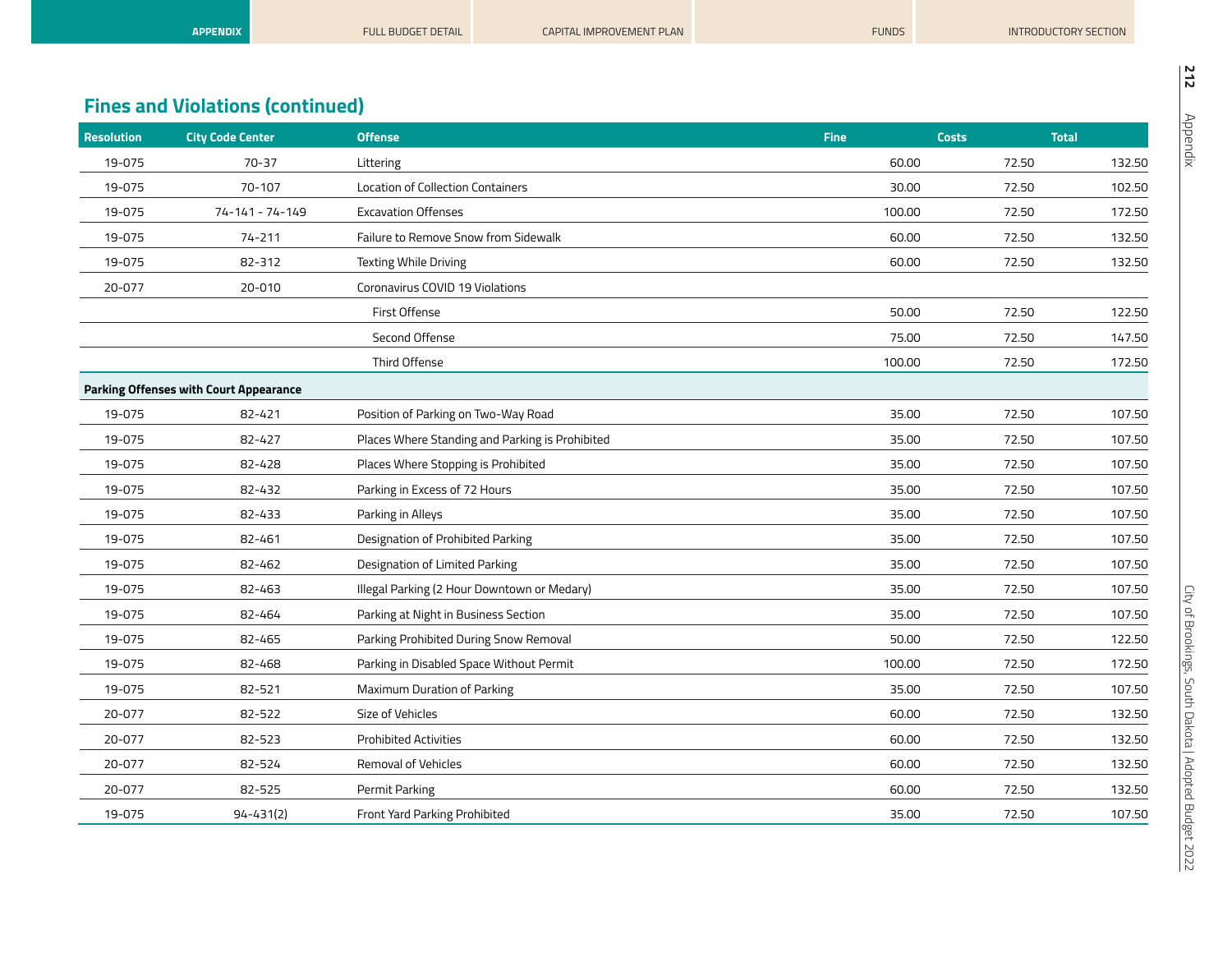| <b>Resolution</b>               | <b>City Code Center</b>                                           | <b>Offense</b>                                  | <b>Fine</b> | <b>Costs</b>             | <b>Total</b> |
|---------------------------------|-------------------------------------------------------------------|-------------------------------------------------|-------------|--------------------------|--------------|
|                                 | Parking Offenses If Paid Within 72 Hours/Without Court Appearance |                                                 |             |                          |              |
| 19-075                          | 82-421                                                            | Position of Parking on Two-Way Road             | 30.00       |                          | 30.00        |
| 19-075                          | 82-427                                                            | Places Where Standing and Parking is Prohibited | 30.00       |                          | 30.00        |
| 19-075                          | 82-428                                                            | Places Where Stopping is Prohibited             | 30.00       |                          | 30.00        |
| 19-075                          | 82-432                                                            | Parking in Excess of 72 Hours                   | 30.00       | $\overline{\phantom{a}}$ | 30.00        |
| 19-075                          | 82-433                                                            | Parking in Alleys                               | 30.00       | $\sim$                   | 30.00        |
| 19-075                          | 82-462                                                            | Designation of Limited Parking                  | 30.00       | $\overline{\phantom{a}}$ | 30.00        |
| 19-075                          | 82-463                                                            | Illegal Parking (2 Hour Downtown or Medary)     | 30.00       | $\overline{\phantom{a}}$ | 30.00        |
| 19-075                          | 82-464                                                            | Parking at Night in Business Section            | 30.00       |                          | 30.00        |
| 19-075                          | 82-465                                                            | Parking Prohibited During Snow Removal          | 40.00       | $\overline{\phantom{a}}$ | 40.00        |
| 19-075                          | 82-468                                                            | Parking in Disabled Space Without Permit        | 100.00      |                          | 100.00       |
| 19-075                          | 82-521                                                            | Maximum Duration of Parking                     | 30.00       | $\overline{\phantom{a}}$ | 30.00        |
| 20-077                          | 82-522                                                            | Size of Vehicles                                | 60.00       | $\overline{\phantom{a}}$ | 60.00        |
| 20-077                          | 82-523                                                            | <b>Prohibited Activities</b>                    | 60.00       | $\overline{\phantom{a}}$ | 60.00        |
| 20-077                          | 82-524                                                            | Removal of Vehicles                             | 60.00       | $\overline{\phantom{a}}$ | 60.00        |
| 20-077                          | 82-525                                                            | Permit Parking                                  | 60.00       |                          | 60.00        |
| 19-075                          | $94 - 431(2)$                                                     | Front Yard Parking Prohibited                   | 20.00       |                          | 20.00        |
| <b>Traffic Driving Offenses</b> |                                                                   |                                                 |             |                          |              |
| 19-075                          | 82-127                                                            | Failure to Comply with Warning Ticket           | 60.00       | 72.50                    | 132.50       |
| 19-075                          | 82-167                                                            | <b>Traffic Signals</b>                          | 60.00       | 72.50                    | 132.50       |
| 19-075                          | 82-203                                                            | Duty to Provide Information                     | 60.00       | 72.50                    | 132.50       |
| 19-075                          | 82-206                                                            | Unattended Vehicle                              | 60.00       | 72.50                    | 132.50       |
| 19-075                          | 82-207                                                            | Property Damage                                 | 60.00       | 72.50                    | 132.50       |
| 19-075                          | 82-208                                                            | Immediate Notice                                | 60.00       | 72.50                    | 132.50       |
| 19-075                          | 82-241                                                            | Driver's License Violation                      | 60.00       | 72.50                    | 132.50       |
| 19-075                          | 82-242                                                            | Age of Driver                                   | 60.00       | 72.50                    | 132.50       |
| 19-075                          | 82-243                                                            | License Plate Violation                         | 60.00       | 72.50                    | 132.50       |
| 19-075                          | 82-244                                                            | Maximum Passengers                              | 60.00       | 72.50                    | 132.50       |

**213**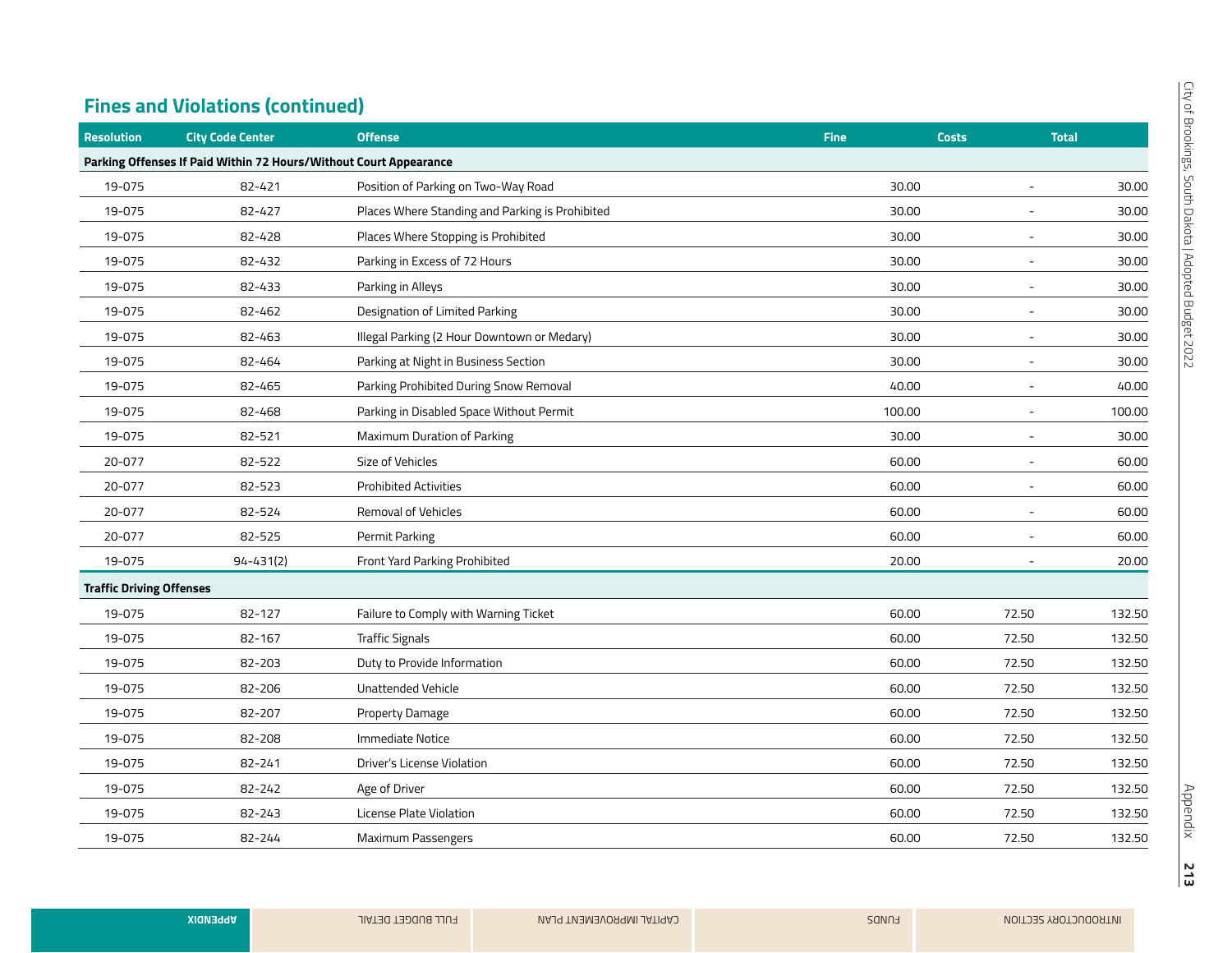| <b>Resolution</b> | <b>City Code Center</b> | <b>Offense</b>                                              | <b>Fine</b> | <b>Costs</b> | <b>Total</b> |        |
|-------------------|-------------------------|-------------------------------------------------------------|-------------|--------------|--------------|--------|
| 19-075            | 82-246                  | Driving on Sidewalk                                         |             | 60.00        | 72.50        | 132.50 |
| 19-075            | 82-247                  | <b>Exhibition Driving</b>                                   |             | 60.00        | 72.50        | 132.50 |
| 19-075            | 82-248                  | Following Too Closely                                       |             | 60.00        | 72.50        | 132.50 |
| 19-075            | 82-249                  | <b>Following Fire Apparatus</b>                             |             | 60.00        | 72.50        | 132.50 |
| 19-075            | 82-251                  | Unsafe Backing                                              |             | 60.00        | 72.50        | 132.50 |
| 19-075            | 82-252                  | Driving Over Fire Hose                                      |             | 60.00        | 72.50        | 132.50 |
| 19-075            | 82-271                  | Driving on Left Side of Street                              |             | 60.00        | 72.50        | 132.50 |
| 19-075            | 82-276                  | Driving on Divided Highway                                  |             | 60.00        | 72.50        | 132.50 |
| 19-075            | 82-277                  | Overtaking Vehicles/Pass to Left Required; Cutting in Front |             | 60.00        | 72.50        | 132.50 |
| 19-075            | 82-279                  | Passing in No Passing Zone                                  |             | 60.00        | 72.50        | 132.50 |
| 19-075            | 82-280                  | Duty of Driver of Overtaken Vehicle; Increasing Speed       |             | 60.00        | 72.50        |        |
|                   | 82-303                  | <b>Exceeding Limits</b>                                     |             |              |              |        |
|                   | 82-304                  | Maximum Speed                                               |             |              |              |        |
| 19-075            | 82-305                  | Speed Zones                                                 |             |              |              |        |
|                   |                         | 1-5 MPH Over Speed Limit                                    |             | 19.00        | 72.50        | 111.50 |
|                   |                         | 6-10 MPH Over Speed Limit                                   |             | 39.00        | 72.50        | 131.50 |
|                   |                         | 11-15 MPH Over Speed Limit                                  |             | 59.00        | 72.50        | 151.50 |
|                   |                         | 16-20 MPH Over Speed Limit                                  |             | 79.00        | 72.50        | 171.50 |
|                   |                         | 21-25 MPH Over Speed Limit                                  |             | 99.00        | 72.50        | 226.50 |
|                   |                         | Over 25 MPH Over Speed Limit (Court Appearance)             |             | 154.00       | 72.50        |        |
| 19-075            | 82-306                  | Speeding in School Zones                                    |             |              |              |        |
|                   |                         | 1-5 MPH Over Speed Limit                                    |             | 34.00        | 72.50        | 146.50 |
|                   |                         | 6-10 MPH Over Speed Limit                                   |             | 74.00        | 72.50        | 186.50 |
|                   |                         | 11-15 MPH Over Speed Limit                                  |             | 114.00       | 72.50        | 226.50 |
|                   |                         | 16-20 MPH Over Speed Limit                                  |             | 154.00       | 72.50        | 266.50 |
|                   |                         | 21-25 MPH Over Speed Limit                                  |             | 194.00       | 72.50        | 272.50 |
|                   |                         | Over 25 MPH Over Speed Limit (Court Appearance)             |             | 200.00       | 72.50        | 142.50 |
| 19-075            | 82-309                  | <b>Reckless Driving</b>                                     |             | 70.00        | 72.50        | 132.50 |

**APPENDIX FULL BUDGET DETAIL CAPITAL IMPROVEMENT PLAN FUNDS** FUNDS FUNDS INTRODUCTORY SECTION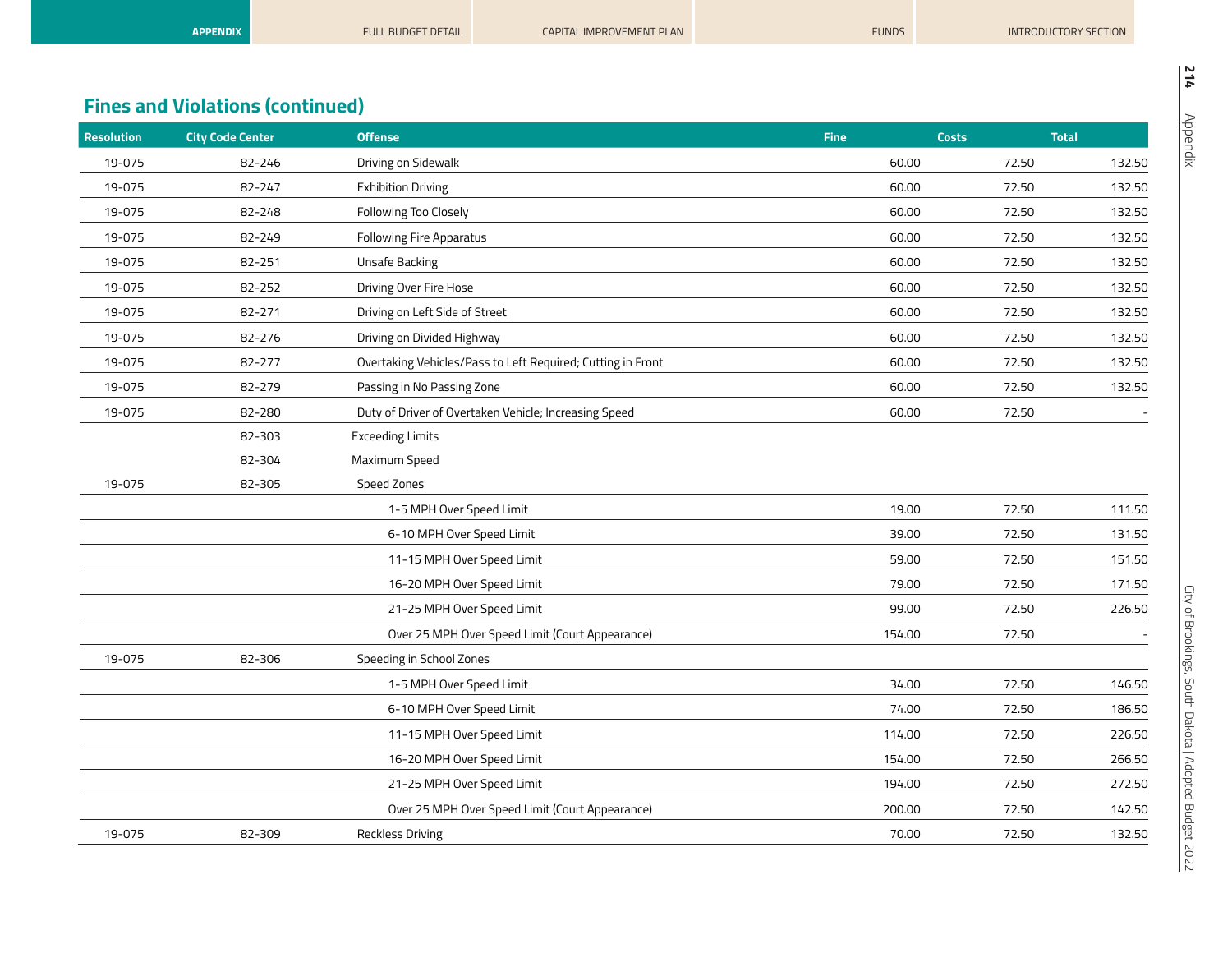| <b>Resolution</b>                  | <b>City Code Center</b> | <b>Offense</b>                                                                                                               | <b>Fine</b> | <b>Costs</b> | <b>Total</b> |
|------------------------------------|-------------------------|------------------------------------------------------------------------------------------------------------------------------|-------------|--------------|--------------|
| 19-075                             | 82-310                  | <b>Careless Driving</b>                                                                                                      | 60.00       | 72.50        | 172.50       |
|                                    | 82-312                  | Texting While Driving                                                                                                        | 100.00      | 72.50        | 132.50       |
| 19-075                             | 82-332                  | Right Turn                                                                                                                   | 60.00       | 72.50        | 132.50       |
| 19-075                             | 82-333                  | Left Turn                                                                                                                    | 60.00       | 72.50        | 132.50       |
| 19-075                             | 82-334                  | <b>U-Turn Restricted</b>                                                                                                     | 60.00       | 72.50        | 132.50       |
| 19-075                             | 82-337                  | <b>Cutting Corner</b>                                                                                                        | 60.00       | 72.50        | 132.50       |
| 19-075                             | 82-362                  | Yielding Right-of-Way to Emergency Vehicles; Duty of Driver of Emergency Vehicle<br>not to Exercise Right-of-Way Arbitrarily | 60.00       | 72.50        | 132.50       |
| 19-075                             | 82-365                  | Vehicle Entering Stop Intersection                                                                                           | 60.00       | 72.50        | 132.50       |
| 19-075                             | 82-366                  | Stop Required Before Entering from Alley, Building or Private Road; Place of Stopping                                        | 60.00       | 72.50        | 132.50       |
| 19-075                             | 82-367                  | Obedience to Stop and Yield                                                                                                  | 60.00       | 72.50        | 132.50       |
| 19-075                             | 82-369                  | Stop at Railroad Crossing Signal                                                                                             | 60.00       | 72.50        | 132.50       |
| 19-075                             | 82-392                  | Obedience (One Way Streets and Alleys)                                                                                       | 60.00       | 72.50        | 132.50       |
| 19-075                             | 82-424                  | Manner of Use of Diagonal Parking Spaces                                                                                     | 60.00       | 72.50        | 132.50       |
| 19-075                             | 82-561                  | Lights on Vehicle                                                                                                            | 60.00       | 72.50        | 132.50       |
| 19-075                             | 82-563                  | Obstruction of Vision                                                                                                        | 60.00       | 72.50        | 132.50       |
| 19-075                             | 82-565                  | Exhaust System                                                                                                               | 60.00       | 72.50        | 132.50       |
| 19-075                             | 82-603                  | Pedestrian Right-of-Way                                                                                                      | 60.00       | 72.50        | 132.50       |
| 19-075                             | 82-605                  | Jaywalking                                                                                                                   | 60.00       | 72.50        | 132.50       |
| 19-075                             | 82-682                  | Operation of Snowmobiles on Public Parks, Streets, Roads, Alleys, Sidewalks,<br>Boulevards, and Rights-of-Way                | 60.00       | 72.50        |              |
| 19-075                             | 82-684                  | Operation of Snowmobiles on Public Property                                                                                  | 60.00       | 72.50        | 132.50       |
| 19-075                             | 82-721                  | <b>Clinging to Moving Vehicles</b>                                                                                           | 60.00       | 72.50        | 97.50        |
| 19-075                             | 82-751                  | Bicycle Offense                                                                                                              | 25.00       | 72.50        | 132.50       |
| 19-075                             | 82-842                  | <b>Driving Through Processions</b>                                                                                           | 60.00       | 72.50        |              |
| <b>Housing and Zoning Offenses</b> |                         |                                                                                                                              |             |              |              |
| 19-075                             | 22-374                  | Agent Required                                                                                                               | 60.00       | 72.50        | 132.50       |
| 19-075                             | 22-401                  | Licensing of Leased Dwelling Units                                                                                           | 60.00       | 72.50        | 132.50       |
| 19-075                             | 22-402                  | Filing of Application Forms                                                                                                  | 60.00       | 72.50        | 132.50       |
|                                    |                         |                                                                                                                              |             |              |              |

**215**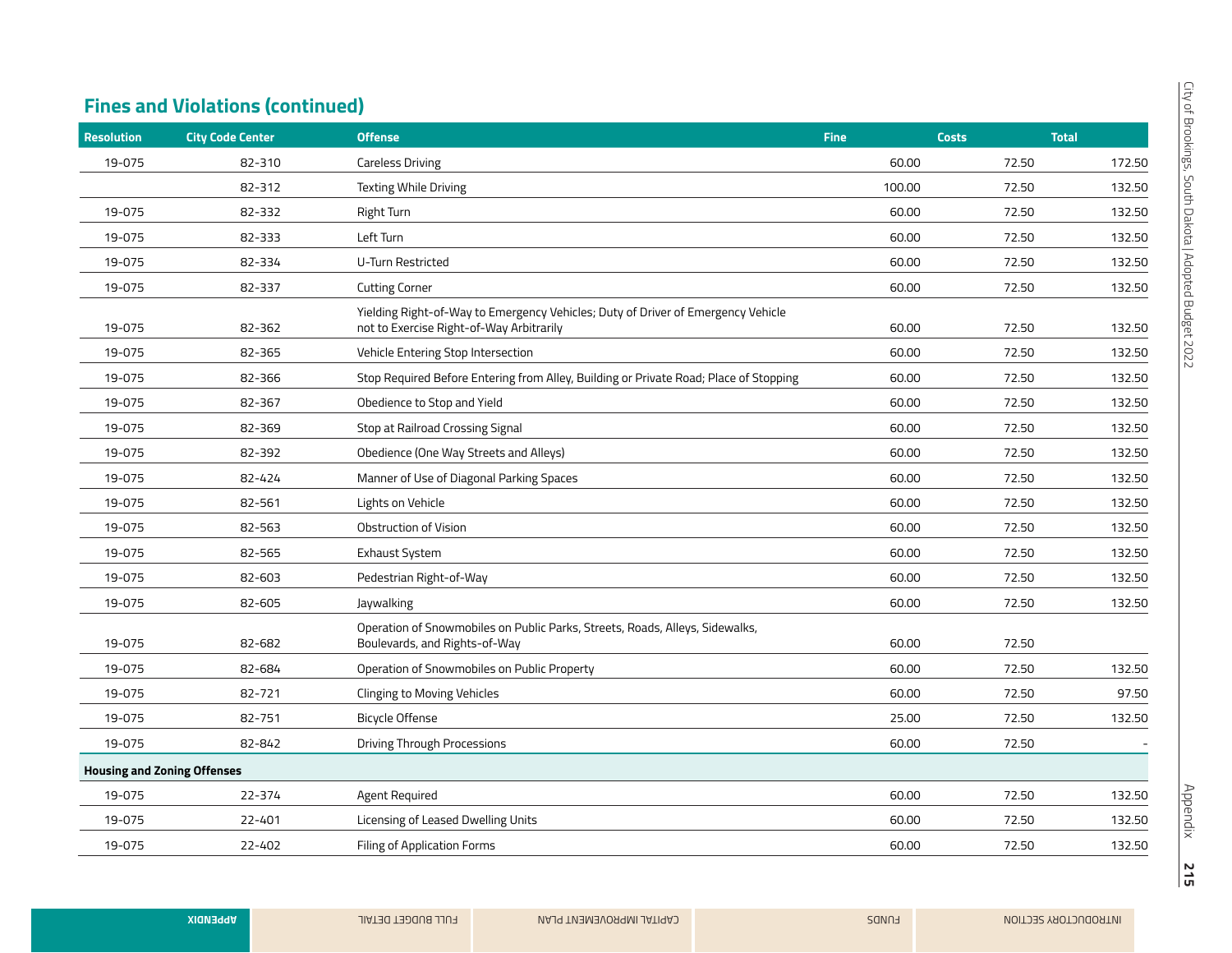| <b>APPENDIX</b>                         | <b>FULL BUDGET DETAIL</b> | <b>CAPITAL IMPROVEMENT PLAN</b> | <b>FUNDS</b> | INTRODUCTORY SECTION |  |
|-----------------------------------------|---------------------------|---------------------------------|--------------|----------------------|--|
|                                         |                           |                                 |              |                      |  |
|                                         |                           |                                 |              |                      |  |
| <b>Fines and Violations (continued)</b> |                           |                                 |              |                      |  |

| Resolution | <b>City Code Center</b>      | <b>Offense</b>                                    | <b>Fine</b> |        | <b>Costs</b>   | <b>Total</b> |
|------------|------------------------------|---------------------------------------------------|-------------|--------|----------------|--------------|
| 19-075     | 22-405                       | Payment of License Fees                           |             | 60.00  | 72.50          |              |
| 19-075     | 22-432                       | Failure to Comply with Smoke Detector Requirement |             |        |                |              |
|            |                              | First Offense                                     |             | 155.00 | 72.50          | 227.50       |
|            |                              | Second Offense                                    |             | 155.00 | 72.50          | 272.50       |
|            |                              | Third Offense                                     |             | 200.00 | 72.50          |              |
| 19-075     | 22-433                       | Failure to Comply with Exit Requirement           |             |        |                |              |
|            |                              | First Offense                                     |             | 155.00 | 72.50          | 227.50       |
|            |                              | Second Offense                                    |             | 155.00 | 72.50          | 272.50       |
|            |                              | Third Offense                                     |             | 200.00 | 72.50          |              |
| 19-075     | 22-434                       | Failure to Comply with Parking Requirement        |             |        |                |              |
|            |                              | First Offense                                     |             | 155.00 | 72.50          | 227.50       |
|            |                              | Second Offense                                    |             | 155.00 | 72.50          | 272.50       |
|            |                              | Third Offense                                     |             | 200.00 | 72.50          |              |
|            | $94 - 123(c)$                |                                                   |             |        |                |              |
|            | $94 - 124(c)$                |                                                   |             |        |                |              |
|            | $94 - 125(c)$                |                                                   |             |        |                |              |
|            | $94 - 126(c)$                |                                                   |             |        |                |              |
|            | $94 - 127(c)$                |                                                   |             |        |                |              |
|            | $94 - 128(c)$                |                                                   |             |        |                |              |
|            | $94 - 129(c)$                |                                                   |             |        |                |              |
|            | $94 - 130(c)$                |                                                   |             |        |                |              |
|            | All Other Zoning             |                                                   |             |        |                |              |
| 19-075     | <b>Ordinances Violations</b> |                                                   |             |        |                |              |
|            |                              | First Offense                                     |             | 200.00 | 72.50          | 272.50       |
|            |                              | Second Offense                                    | \$          | 200.00 | \$<br>72.50 \$ | 272.50       |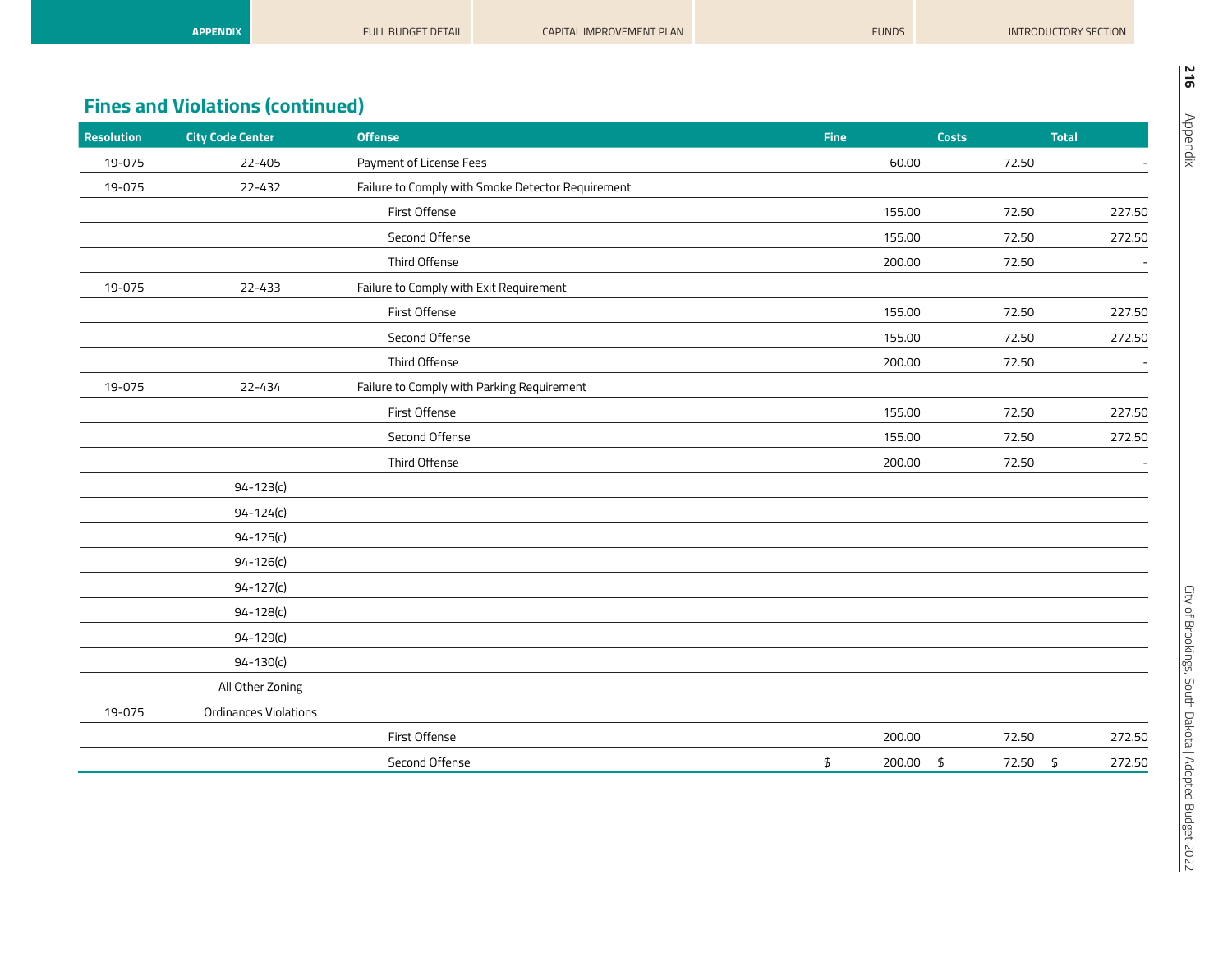# **Edgebrook Golf Course Rates**

| <b>Fee Description</b>               | <b>Early Bird</b> | <b>Regular</b> |
|--------------------------------------|-------------------|----------------|
| <b>Unlimited Golf</b>                |                   |                |
| Youth                                | 190.00            | 225.00         |
| Young Adult                          | 465.00            | 550.00         |
| Senior/Veteran                       | 465.00            | 550.00         |
| Young Adult Couple                   | 520.00            | 610.00         |
| Senior Couple                        | 520.00            | 610.00         |
| Individual                           | 550.00            | 650.00         |
| Couples                              | 630.00            | 750.00         |
| Family                               | 720.00            | 850.00         |
| College Student                      | 255.00            | 300.00         |
| <b>Punch Cards</b>                   |                   |                |
| 10/18 Hole Rounds                    |                   | 240.00         |
| 10/9 Hole Rounds                     |                   | 185.00         |
| 10/Par 3 Course Rounds               |                   | 55.00          |
| <b>Green Fees</b>                    |                   |                |
| 9 holes                              |                   | 16.00          |
| 18 holes                             |                   | 24.00          |
| 9 holes (Weekday - Senior/Veterans)  |                   | 13.00          |
| 18 holes (Weekday - Senior/Veterans) |                   | 20.00          |
| <b>Carts Fees</b>                    |                   |                |
| 9 holes                              |                   | 10.00          |
| 18 holes                             |                   | 15.00          |
| <b>Driving Range</b>                 |                   |                |
| Bucket of range balls                |                   | 5.00           |
| Add on to membership - Individual    |                   | 150.00         |
| Add on to membership - Family/Couple |                   | 200.00         |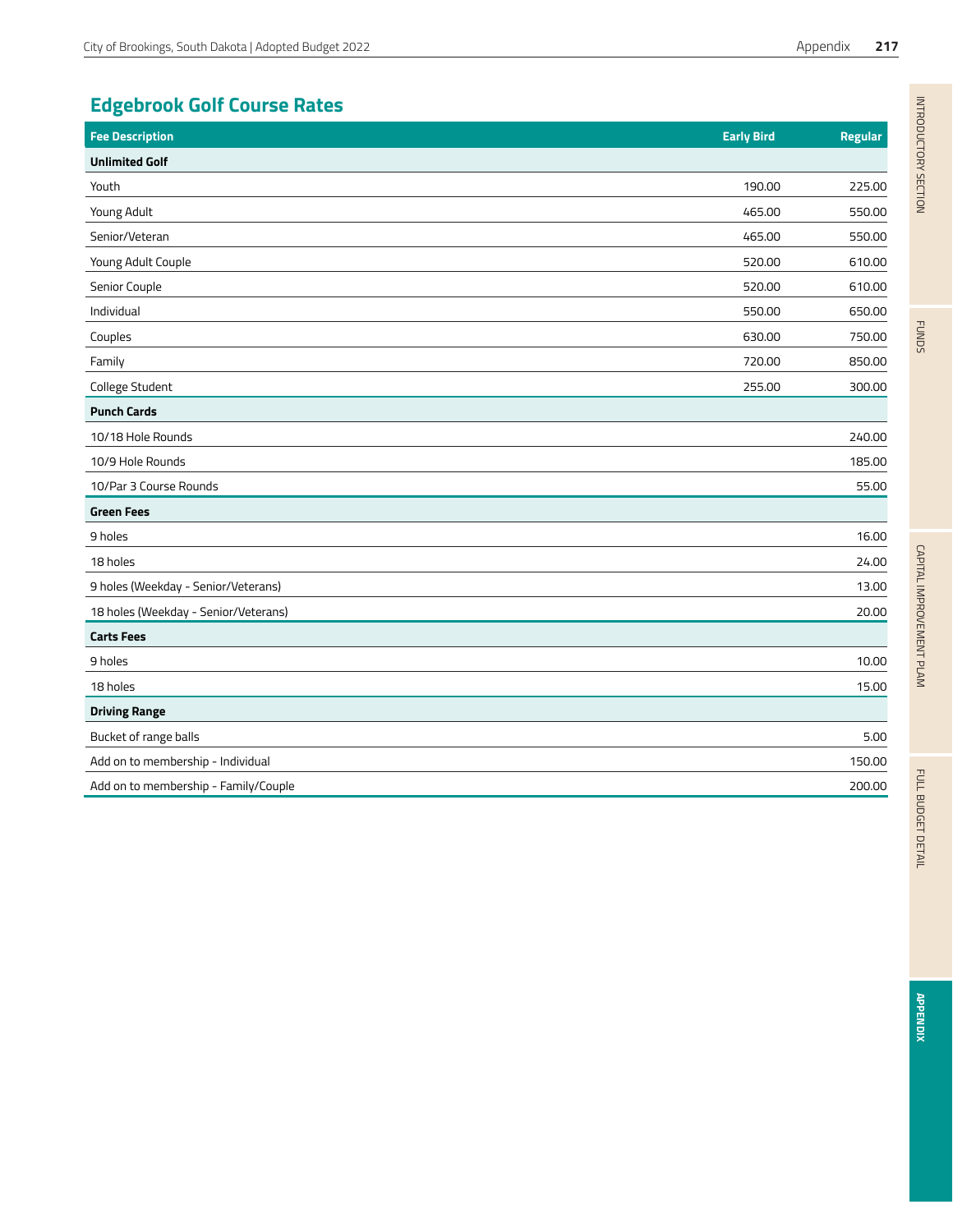| <b>APPENDIX</b> |  |  |
|-----------------|--|--|
|                 |  |  |

| I<br>$\vec{a}$ |
|----------------|
|                |

# **2022 Budget Ordinance**

## **ORDINANCE 21-037**

#### SECTION I

BE IT ORDAINED BY THE CITY COUNCIL OF THE CITY OF BROOKINGS, BROOKINGS COUNTY, SOUTH DAKOTA, that the following sums are appropriated to meet the obligation of the Municipality

|                                       |              |                                |                          |                           |                          |                                    |                               |                           |                                                      |                        |                                                      |                          |                          | Debt<br>Service Funds    |                                           |                          | Capital<br>Projects                            |                                |
|---------------------------------------|--------------|--------------------------------|--------------------------|---------------------------|--------------------------|------------------------------------|-------------------------------|---------------------------|------------------------------------------------------|------------------------|------------------------------------------------------|--------------------------|--------------------------|--------------------------|-------------------------------------------|--------------------------|------------------------------------------------|--------------------------------|
|                                       | General Fund | 75% Sales<br>& Use Tax<br>Fund | Enhanced<br>911 Fund     | Swiftel<br>Center<br>Fund | Library<br>Fines Fund    | Library<br><b>Building</b><br>Fund | Special<br>Assessment<br>Fund | Storm<br>Drainage<br>Fund | 3rd B Tax<br>Fund                                    | <b>Bid Fee</b><br>Fund | Public Art<br>Fund                                   | TIF 5 32nd<br>Ave Fund   | TIF 6 Digester<br>Fund   | TIF 7 S.<br>Main Fund    | TIF <sub>8</sub><br>Affordable<br>Housing | TIF 10 15th<br>& 7th     | <b>Brookings</b><br>Gateway<br>Project<br>Fund | Total<br>Governmental<br>Funds |
| <b>General Government</b>             |              |                                |                          |                           |                          |                                    |                               |                           |                                                      |                        |                                                      |                          |                          |                          |                                           |                          |                                                |                                |
| Legislative                           |              |                                |                          |                           |                          |                                    |                               |                           |                                                      |                        |                                                      |                          |                          |                          |                                           |                          |                                                |                                |
| Mayor & City Council                  | 108,927      | $\sim$                         | $\overline{\phantom{a}}$ | $\sim$                    | $\overline{\phantom{a}}$ | $\sim$                             | $\overline{\phantom{a}}$      |                           | $\overline{\phantom{a}}$<br>$\overline{\phantom{a}}$ |                        | $\overline{\phantom{a}}$                             | $\overline{\phantom{a}}$ | $\overline{\phantom{a}}$ | $\overline{\phantom{a}}$ |                                           | $\sim$                   | $\sim$                                         | 108,927                        |
| <b>Total Legislative</b>              | 108,927      | $\sim$                         | $\sim$                   | $\sim$                    | $\sim$                   | $\sim$                             | $\blacksquare$                |                           | $\sim$<br>$\sim$                                     |                        | $\blacksquare$<br>$\overline{\phantom{a}}$           | $\blacksquare$           | $\sim$                   | $\blacksquare$           | $\blacksquare$                            | $\sim$                   | $\sim$                                         | 108,927                        |
| <b>Executive</b>                      |              |                                |                          |                           |                          |                                    |                               |                           |                                                      |                        |                                                      |                          |                          |                          |                                           |                          |                                                |                                |
| City Clerk                            | 267,232      | $\sim$                         | $\overline{\phantom{a}}$ | $\overline{\phantom{a}}$  | $\sim$                   | $\sim$                             | $\sim$                        |                           | $\overline{\phantom{a}}$<br>$\overline{\phantom{a}}$ |                        | $\sim$                                               | $\sim$                   | $\sim$                   | $\overline{\phantom{a}}$ | $\overline{\phantom{a}}$                  | $\sim$                   | $\overline{\phantom{a}}$                       | 267,232                        |
| <b>City Manager</b>                   | 583,010      | $\sim$ .                       | $\sim$                   | $\overline{\phantom{a}}$  | $\sim$                   | $\sim$                             | $\overline{\phantom{a}}$      |                           | $\overline{\phantom{a}}$<br>$\sim$                   |                        | $\sim$<br>$\overline{\phantom{a}}$                   | $\sim$                   | $\sim$                   | $\overline{\phantom{a}}$ | $\overline{\phantom{a}}$                  | $\sim$                   | $\sim$                                         | 583,010                        |
| City Attorney                         | 116,000      | $\sim$                         | $\overline{\phantom{a}}$ | $\overline{\phantom{a}}$  | $\overline{\phantom{a}}$ | $\sim$                             | $\overline{\phantom{a}}$      |                           | $\overline{\phantom{a}}$<br>$\overline{\phantom{a}}$ |                        | $\overline{\phantom{a}}$<br>$\overline{\phantom{a}}$ | $\sim$                   | $\sim$                   | $\overline{\phantom{a}}$ |                                           | $\overline{\phantom{a}}$ | $\sim$                                         | 116,000                        |
| <b>Total Executive</b>                | 966,242      | $\sim$                         | $\overline{\phantom{a}}$ | $\sim$                    | $\sim$                   | $\overline{\phantom{0}}$           | $\sim$                        |                           | $\,$ $\,$<br>$\blacksquare$                          |                        | $\blacksquare$                                       | $\sim$                   | $\blacksquare$           | $\blacksquare$           | $\overline{\phantom{a}}$                  | $\sim$                   | $\overline{\phantom{0}}$                       | 966,242                        |
| <b>Financial Administration</b>       |              |                                |                          |                           |                          |                                    |                               |                           |                                                      |                        |                                                      |                          |                          |                          |                                           |                          |                                                |                                |
| Human Resources                       | 416,442      | $\sim$                         | $\overline{\phantom{a}}$ | $\overline{\phantom{a}}$  | $\sim$                   |                                    | $\overline{\phantom{a}}$      |                           | $\overline{\phantom{a}}$<br>$\overline{\phantom{a}}$ |                        | $\overline{\phantom{a}}$                             | $\overline{\phantom{a}}$ | $\sim$                   | $\overline{\phantom{a}}$ |                                           | $\overline{\phantom{a}}$ | $\sim$                                         | 416,442                        |
| Finance Office                        | 592,732      | $\sim$                         | $\sim$                   | $\sim$                    | $\sim$                   | $-$                                | $\sim$                        |                           | $-$<br>$\sim$                                        |                        | $\overline{\phantom{a}}$<br>$-$                      | $\overline{\phantom{a}}$ | $\sim$                   | $\overline{\phantom{a}}$ | $\overline{\phantom{a}}$                  | $-$                      | $\sim$                                         | 592,732                        |
| <b>Total Financial Administration</b> | 1,009,174    | $\blacksquare$                 |                          |                           |                          | $\blacksquare$                     |                               |                           |                                                      |                        |                                                      | $\blacksquare$           | $\blacksquare$           |                          |                                           |                          | $\sim$                                         | 1,009,174                      |
| Other                                 |              |                                |                          |                           |                          |                                    |                               |                           |                                                      |                        |                                                      |                          |                          |                          |                                           |                          |                                                |                                |
| Non-Departmental                      | 126,077      | $\overline{\phantom{a}}$       | $\overline{\phantom{a}}$ | $\overline{\phantom{a}}$  |                          |                                    |                               |                           | $\overline{\phantom{a}}$                             |                        |                                                      |                          |                          |                          |                                           | $\sim$                   | $-$                                            | 126,077                        |
| <b>Information Technology</b>         | 329,156      | 25,000                         | $\sim$                   |                           |                          |                                    |                               |                           |                                                      |                        |                                                      |                          |                          |                          |                                           | $\sim$                   | $\sim$                                         | 354,156                        |
| <b>General Government Building</b>    | 163,546      | 250,000                        | $\sim$                   | $-$                       | $\sim$                   | $\sim$                             | $\sim$                        |                           | $\sim$<br>$\sim$                                     |                        | $\sim$<br>$\sim$                                     | $\sim$                   | $\sim$                   | $\sim$                   | $\sim$                                    | $\sim$                   | $\sim$                                         | 413,546                        |
| City/County Administration Building   | 385,400      | $\sim$                         | $\sim$                   | $\overline{\phantom{a}}$  | $\sim$                   | $-$                                | $\sim$                        |                           | $\overline{\phantom{a}}$<br>$\overline{\phantom{a}}$ |                        | $\overline{\phantom{a}}$                             | $\overline{\phantom{a}}$ | $\sim$                   | $\overline{\phantom{a}}$ | $\overline{\phantom{a}}$                  | $\overline{\phantom{a}}$ | $\sim$                                         | 385,400                        |
| Contributions to Others               | 648,450      | 1,016,666                      | $\sim$                   | $\overline{\phantom{a}}$  | $\overline{\phantom{a}}$ | $\sim$                             | $\overline{\phantom{a}}$      |                           | $\overline{\phantom{a}}$                             |                        | $\overline{\phantom{a}}$                             | $\overline{\phantom{a}}$ | $\sim$                   |                          |                                           | $\sim$                   | $\sim$                                         | 1,665,116                      |
| <b>Total Other</b>                    | 1,652,629    | 1,291,666                      | $\sim$ $-$               | $\sim$                    | $\sim$                   | $\sim$                             | $\sim$                        |                           | $\sim$<br>$\sim$                                     |                        | $\sim$<br>$\sim$                                     | $\sim$                   | $\sim$                   | $\sim$                   | $\sim$                                    | $\sim$                   | $\sim$                                         | 2,944,295                      |
| <b>Total General Government</b>       | 3,736,972    | 1,291,666                      | $\sim$                   | $\sim$                    | $\sim$                   | $\sim$                             | $\sim$                        |                           | $\sim$<br>$\overline{\phantom{a}}$                   |                        | $\blacksquare$<br>$\sim$                             | $\sim$                   | $\sim$                   | $\sim$                   | $\sim$                                    | $\sim$                   | $\sim$                                         | 5,028,638                      |
| <b>Public Safety</b>                  |              |                                |                          |                           |                          |                                    |                               |                           |                                                      |                        |                                                      |                          |                          |                          |                                           |                          |                                                |                                |
| Police                                | 4,001,885    | 314,600                        | $\sim$                   |                           | $\sim$<br>$-$            | $-$                                | $\sim$                        |                           | $-$<br>$\overline{\phantom{a}}$                      |                        | $\sim$<br>$\overline{\phantom{0}}$                   | $\sim$                   | $\sim$                   | $\overline{\phantom{a}}$ | $\overline{\phantom{a}}$                  | $\overline{\phantom{0}}$ | $-$                                            | 4,316,485                      |
| Fire Fighting & Prevention            | 796,043      | 315,000                        | $\overline{\phantom{a}}$ |                           | $\overline{\phantom{a}}$ | $\overline{\phantom{a}}$           |                               |                           | $\overline{\phantom{a}}$                             |                        | $\overline{\phantom{a}}$                             | $\overline{\phantom{a}}$ | $\overline{\phantom{a}}$ | $\overline{\phantom{a}}$ |                                           |                          | $\sim$                                         | 1,111,043                      |
| <b>Hydrant Rental</b>                 | 102,000      | $\sim$ .                       | $\sim$                   |                           | $\sim$<br>$\sim$         | $\sim$                             | $\sim$                        |                           | $\sim$<br>$\overline{\phantom{a}}$                   |                        | $\sim$<br>$\sim$                                     | $\sim$                   | $\sim$                   | $\overline{\phantom{a}}$ | $\overline{\phantom{a}}$                  | $\sim$                   | $\sim$                                         | 102,000                        |
| E-911 Dispatch                        | $\sim$       | $\sim 100$                     | 1,021,266                |                           | $\sim$ $-$<br>$\sim$     | $\sim$                             | $\sim$                        |                           | $\sim$<br>$\sim$                                     |                        | $\sim$<br>$\sim$                                     |                          | $\sim$                   | $\sim$<br>$\sim$         | $\sim$                                    | $\sim$                   | $\sim$                                         | 1,021,266                      |
| <b>Total Public Safety</b>            | 4,899,928    | 629,600                        | 1,021,266                |                           | $\sim$<br>$\sim$         | $\sim$                             | $\sim$                        |                           | $\blacksquare$                                       |                        | $\blacksquare$                                       | $\overline{\phantom{a}}$ | $\blacksquare$           |                          |                                           | $\sim$                   | $\sim$                                         | 6,550,794                      |
| <b>Public Works</b>                   |              |                                |                          |                           |                          |                                    |                               |                           |                                                      |                        |                                                      |                          |                          |                          |                                           |                          |                                                |                                |
| Public Works Department               | 372,357      | 105,000                        | $\sim$                   |                           | $\sim$<br>$\sim$         | $\sim$                             | $\sim$                        |                           | $\sim$<br>$\sim$                                     |                        | $\sim$<br>$-$                                        | $\sim$                   | $\sim$                   | $\overline{\phantom{a}}$ | $\overline{\phantom{a}}$                  | $\sim$                   | $\sim$                                         | 477,357                        |
| <b>Community Development</b>          | 909,802      | $\sim$                         | $\sim$                   | $\overline{\phantom{a}}$  | $\sim$                   | $\sim$                             | $\sim$                        |                           | $\overline{\phantom{a}}$                             |                        | $\overline{\phantom{a}}$                             | $\sim$                   | $\sim$                   | $\overline{\phantom{a}}$ |                                           | $\sim$                   | $\sim$                                         | 909,802                        |
| <b>Street Department</b>              | 2,474,409    | 30,000                         | $\sim$                   |                           | $\sim$<br>$\sim$         | $\sim$                             | $\sim$                        |                           | $\sim$<br>$\sim$                                     |                        | $\sim$<br>$-$                                        | $\sim$                   | $\sim$                   | $\overline{\phantom{a}}$ | $\overline{\phantom{a}}$                  | $\sim$                   | $-$                                            | 2,504,409                      |
| Streets                               | $\sim$ .     | 3,654,000                      | $\sim$                   | $\overline{\phantom{a}}$  | $\sim$                   | $\overline{\phantom{a}}$           |                               |                           | $\overline{\phantom{a}}$                             |                        |                                                      | $\sim$                   | $\sim$                   |                          |                                           | $\sim$                   | 20,000                                         | 3,674,000                      |
|                                       |              |                                |                          |                           |                          |                                    |                               |                           |                                                      |                        |                                                      |                          |                          |                          |                                           |                          |                                                |                                |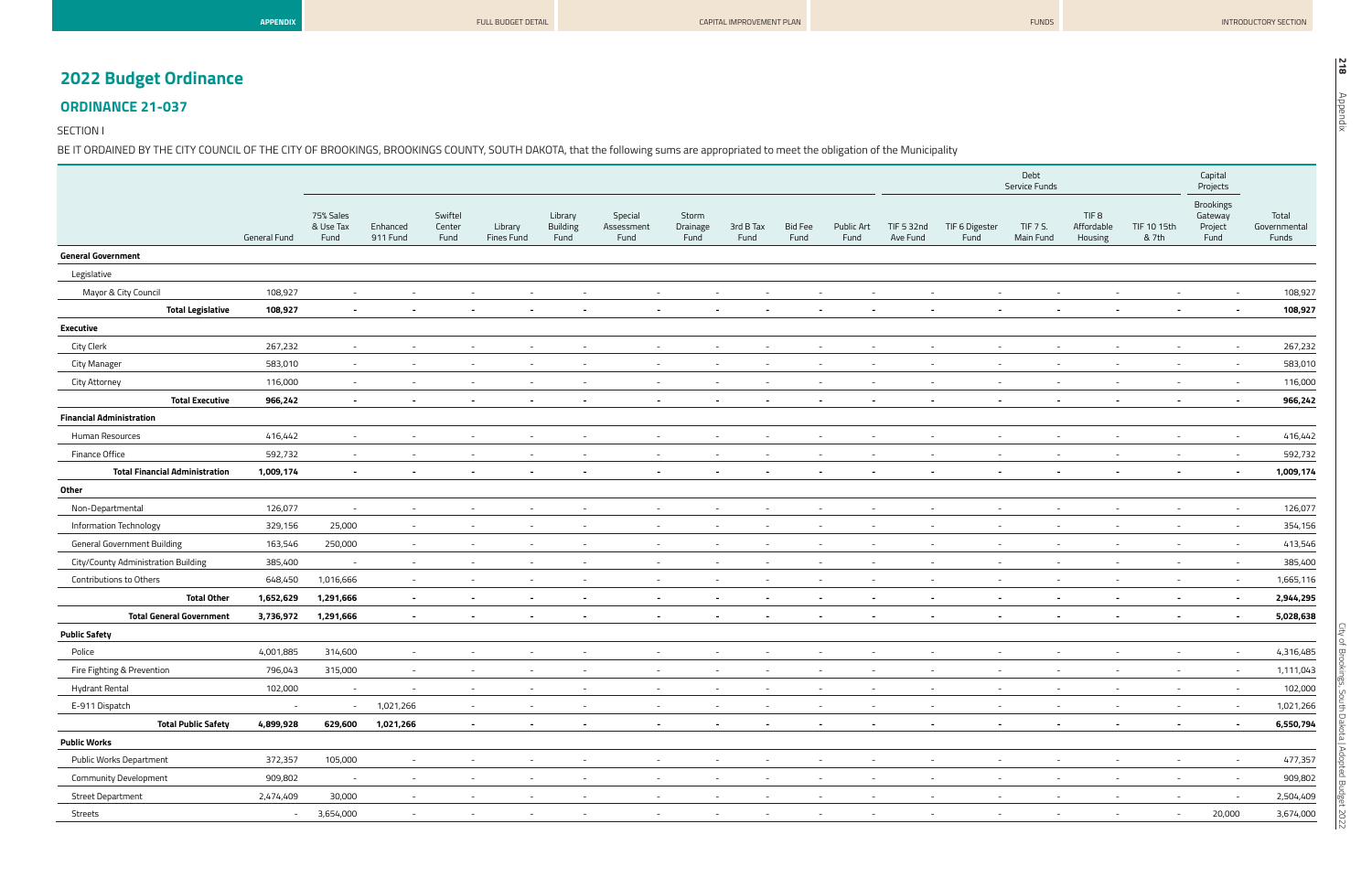Appendix

|                                             |                                                          |                                |                          |                           |                          |                             |                               |                                               |                          |                          |                           |                          |                        |                          |                                           |                          |                                                | continued                      |
|---------------------------------------------|----------------------------------------------------------|--------------------------------|--------------------------|---------------------------|--------------------------|-----------------------------|-------------------------------|-----------------------------------------------|--------------------------|--------------------------|---------------------------|--------------------------|------------------------|--------------------------|-------------------------------------------|--------------------------|------------------------------------------------|--------------------------------|
|                                             |                                                          |                                |                          |                           |                          |                             |                               |                                               |                          |                          |                           |                          |                        | Debt<br>Service Funds    |                                           |                          | Capital<br>Projects                            |                                |
|                                             | <b>General Fund</b>                                      | 75% Sales<br>& Use Tax<br>Fund | Enhanced<br>911 Fund     | Swiftel<br>Center<br>Fund | Library<br>Fines Fund    | Library<br>Building<br>Fund | Special<br>Assessment<br>Fund | Storm<br>Drainage<br>Fund                     | 3rd B Tax<br>Fund        | <b>Bid Fee</b><br>Fund   | <b>Public Art</b><br>Fund | TIF 5 32nd<br>Ave Fund   | TIF 6 Digester<br>Fund | TIF 7 S.<br>Main Fund    | TIF <sub>8</sub><br>Affordable<br>Housing | TIF 10 15th<br>& 7th     | <b>Brookings</b><br>Gateway<br>Project<br>Fund | Total<br>Governmental<br>Funds |
| Special Assessment                          | $\sim$                                                   | $\overline{\phantom{a}}$       | $\overline{\phantom{a}}$ | $\sim$                    | $\sim$                   | $\sim$                      | 125,000                       | $\sim$                                        | $\overline{\phantom{a}}$ | $\overline{\phantom{a}}$ | $\sim$                    |                          |                        | $\sim$                   | $-$                                       | $\sim$                   | $-$                                            | 125,000                        |
| Storm Drainage                              | $\overline{\phantom{a}}$                                 | $\overline{\phantom{a}}$       | $\overline{\phantom{a}}$ | $\overline{\phantom{a}}$  | $\overline{\phantom{a}}$ | $\sim$                      | $\sim$                        | 1,481,689                                     | $\sim$                   |                          |                           |                          |                        |                          |                                           | $\sim$                   |                                                | 1,481,689                      |
| <b>Total Public Works</b>                   | 3,756,568                                                | 3,789,000                      | $\sim$                   |                           |                          | $\overline{\phantom{0}}$    | 125,000                       | 1,481,689                                     | $\sim$                   |                          | $\overline{\phantom{a}}$  |                          |                        |                          |                                           | $\sim$                   | 20,000                                         | 9,172,257                      |
| <b>Health &amp; Welfare</b>                 |                                                          |                                |                          |                           |                          |                             |                               |                                               |                          |                          |                           |                          |                        |                          |                                           |                          |                                                |                                |
| <b>Animal Control</b>                       | 159,074                                                  |                                |                          |                           |                          |                             |                               |                                               |                          |                          |                           |                          |                        |                          |                                           |                          |                                                | 159,074                        |
| <b>Total Health &amp; Welfare</b>           | 159,074                                                  |                                |                          |                           |                          |                             |                               |                                               |                          |                          |                           |                          |                        |                          |                                           |                          |                                                | 159,074                        |
| <b>Culture &amp; Recreation</b>             |                                                          |                                |                          |                           |                          |                             |                               |                                               |                          |                          |                           |                          |                        |                          |                                           |                          |                                                |                                |
| Dakota Nature Park                          | $\overline{\phantom{a}}$                                 |                                |                          |                           | $\overline{\phantom{a}}$ |                             |                               |                                               |                          |                          |                           |                          |                        |                          |                                           | $\overline{\phantom{a}}$ |                                                |                                |
| Hillcrest Aquatic Center                    | 381,216                                                  | $\overline{\phantom{a}}$       |                          |                           | $\overline{\phantom{a}}$ |                             |                               |                                               |                          |                          |                           |                          |                        |                          |                                           | $\overline{\phantom{a}}$ | $\sim$                                         | 381,216                        |
| <b>Recreation Department</b>                | 481,573                                                  | $\sim$                         | $\overline{\phantom{a}}$ |                           | $\overline{\phantom{a}}$ |                             |                               |                                               |                          |                          |                           |                          |                        |                          |                                           | $\overline{\phantom{a}}$ | $\sim$                                         | 481,573                        |
| Parks Department                            | 1,561,668                                                | 615,000                        |                          |                           |                          |                             |                               |                                               |                          |                          |                           |                          |                        |                          |                                           | $\overline{\phantom{a}}$ | $\sim$                                         | 2,176,668                      |
| Larson Ice Arena                            | 441,753                                                  | $\sim$                         | $\overline{\phantom{a}}$ | $\sim$                    | $\sim$                   |                             | $\overline{\phantom{a}}$      |                                               |                          |                          |                           |                          |                        |                          |                                           | $\sim$                   | $\sim$                                         | 441,753                        |
| <b>Forestry Department</b>                  | 397,262                                                  | $\sim$                         | $\sim$                   | $\overline{\phantom{a}}$  | $\sim$                   | $\sim$                      | $\overline{\phantom{a}}$      |                                               |                          |                          |                           |                          |                        |                          |                                           | $\overline{\phantom{a}}$ | $\sim$                                         | 397,262                        |
| Library                                     | 1,236,810                                                | 532,125                        | $\sim$                   | $\overline{\phantom{a}}$  | 30,000                   | 33,000                      | $\sim$                        |                                               |                          |                          |                           |                          |                        |                          |                                           | $\sim$                   | $\sim$                                         | 1,831,935                      |
| <b>Event Center</b>                         | $\sim$                                                   | 25,000                         | $\sim$                   | 3,332,298                 | $\overline{\phantom{a}}$ | $\sim$                      | $\sim$                        |                                               |                          |                          | $\overline{\phantom{a}}$  | $\sim$                   |                        |                          |                                           | $\sim$                   | $\sim$                                         | 3,357,298                      |
| <b>Total Culture &amp; Recreation</b>       | 4,500,282                                                | 1,172,125                      | $\sim$ 10 $\sim$         | 3,332,298                 | 30,000                   | 33,000                      |                               |                                               |                          |                          |                           |                          |                        |                          |                                           | $\blacksquare$           |                                                | 9,067,705                      |
| <b>Conservation &amp; Development</b>       |                                                          |                                |                          |                           |                          |                             |                               |                                               |                          |                          |                           |                          |                        |                          |                                           |                          |                                                |                                |
| Promotion/Development                       | $\overline{\phantom{a}}$                                 |                                |                          |                           |                          |                             | $\sim$                        | $\sim$                                        | 965,224                  | 242,000                  | 46,520                    |                          |                        |                          |                                           | $\overline{\phantom{a}}$ | $\sim$                                         | 1,253,744                      |
| <b>Total Conservation &amp; Development</b> | $\blacksquare$                                           |                                |                          |                           |                          |                             | $\blacksquare$                |                                               | 965,224<br>$\sim 100$    | 242,000                  | 46,520                    | $\sim$                   |                        |                          |                                           | $\sim$                   | $\sim$                                         | 1,253,744                      |
| <b>Debt Service</b>                         |                                                          |                                |                          |                           |                          |                             |                               |                                               |                          |                          |                           |                          |                        |                          |                                           |                          |                                                |                                |
| Debt Service Payments                       | $\sim$ .                                                 | 1,610,147                      | $\sim$                   | $\sim$                    | $\sim$                   |                             | $\overline{\phantom{a}}$      |                                               |                          |                          | $\sim$                    |                          |                        |                          |                                           | $\sim$                   | $\sim$                                         | 1,610,147                      |
| <b>Total Debt Service</b>                   | $\sim$                                                   | 1,610,147                      | $\sim$                   | $\blacksquare$            | $\sim$                   | $\overline{\phantom{a}}$    | $\blacksquare$                | $\blacksquare$                                |                          |                          |                           |                          |                        | $\sim$                   |                                           | $\sim$                   | $\sim$                                         | 1,610,147                      |
| <b>Operating Transfer Out</b>               |                                                          |                                |                          |                           |                          |                             |                               |                                               |                          |                          |                           |                          | $-$                    |                          |                                           |                          |                                                |                                |
| To General Fund                             | $\sim$                                                   | $\sim$                         | $\overline{\phantom{a}}$ | $\overline{\phantom{a}}$  | $\overline{\phantom{a}}$ |                             | $\overline{\phantom{a}}$      |                                               |                          | $\overline{\phantom{a}}$ | $\sim$                    | 130,884                  |                        | $\sim$                   | 15,564                                    | 285                      | $\sim$                                         | 146,733                        |
| To 75% Sales & Use Tax                      | 1,100,000                                                | $\sim$                         | $\overline{\phantom{a}}$ | $\sim$                    | $\overline{\phantom{a}}$ | $\sim$                      | $\sim$                        | $\overline{\phantom{a}}$                      | $\overline{\phantom{a}}$ | $\sim$                   | $\sim$                    | $\sim$                   | 375,738                | 872,475                  | $\sim$                                    | $\sim$                   | $\sim$                                         | 2,348,213                      |
| To E-911 Fund                               | 366,928                                                  | $\sim$                         | $\overline{\phantom{a}}$ | $\overline{\phantom{a}}$  | $\sim$                   | $\sim$                      | $\sim$                        | $\sim$                                        | $-$                      | $\sim$                   | $\sim$                    | $\sim$                   | $\sim$                 | $\sim$                   | $\sim$                                    | $\sim$                   | $\sim$                                         | 366,928                        |
| To 3rd B Tax Fund                           | 50,000                                                   | $\sim$                         | $\overline{\phantom{a}}$ | $\sim$                    | $\sim$                   | $\sim$                      | $\overline{\phantom{a}}$      | $\overline{\phantom{a}}$                      | $\overline{\phantom{a}}$ | $\overline{\phantom{a}}$ | $\sim$                    | $\sim$                   | $\sim$                 | $\overline{\phantom{a}}$ | $\sim$                                    | $\sim$                   | $\sim$                                         | 50,000                         |
| To Special Assessments Fund                 | $\sim$                                                   | $\sim$                         | $\overline{\phantom{a}}$ | $\overline{\phantom{a}}$  | $\overline{\phantom{a}}$ | $\sim$                      | $\sim$                        |                                               |                          | $\overline{\phantom{a}}$ | $\sim$                    | $\overline{a}$           | $\sim$                 | $\sim$                   | $\sim$                                    | 1,855                    | $\sim$                                         | 1,855                          |
| To Storm Drainage Fund                      | $\sim$                                                   | $\sim$                         | $\sim$                   | $\sim$                    | $\sim$                   | $\sim$                      | $\sim$                        | $\sim$                                        | $-$                      | $\sim$                   | $\sim$                    | $\sim$                   | $\sim$                 | $\sim$                   | $\sim$                                    | 713                      | $\sim$                                         | 713                            |
| To Swiftel Fund                             | $\sim$ .                                                 | 492,482                        | $\sim$                   | $\sim$                    | $\sim$                   | $\sim$                      | $\sim$                        | $\sim$                                        | $\sim$                   | $\sim$                   | $\sim$                    | $\sim$                   | $\sim$                 | $\sim$                   | $\sim$                                    | $\sim$                   | $\sim$                                         | 492,482                        |
| To Public Art Fund                          | $\sim$                                                   | 46,420                         | $\sim$                   | $\overline{\phantom{a}}$  | $\overline{\phantom{a}}$ | $-$                         | $\sim$                        | $\overline{\phantom{a}}$                      | $\overline{\phantom{a}}$ | $\overline{\phantom{a}}$ | $\sim$                    | $\sim$                   | $\sim$                 | $\sim$                   | $\sim$                                    | $\sim$                   | $\sim$                                         | 46,420                         |
| To Gateway Project Fund                     | $\sim$                                                   | $\sim$                         | $\sim$                   | $\sim$                    | $\sim$                   | $\sim$                      | $\sim$                        | $\sim$                                        | $\sim$                   | $\sim$                   | $\sim$                    | $\sim$                   | $\sim$                 | $\sim$                   | $-$                                       | $\sim$                   | $\sim$                                         | $-$                            |
| To Airport Fund                             | $\sim$                                                   | 153,192                        | $\sim$                   | $\sim$                    | $\sim$                   | $\sim$                      | $\sim$                        | $\sim$                                        | $\sim$                   | $\sim$                   | $\sim$                    | $\sim$                   | $\sim$                 | $\sim$                   | $\sim$                                    | $\sim$                   | $\sim$                                         | 153,192                        |
| To Edgebrook Golf Fund                      | $\sim$                                                   | 140,500                        | $\sim$                   | $\sim$                    | $\overline{\phantom{a}}$ | $-$                         | $\overline{\phantom{a}}$      | $\overline{\phantom{a}}$                      | $\overline{\phantom{a}}$ | $\sim$                   | $\sim$                    | $\overline{\phantom{a}}$ | $-$                    | $\sim$                   | $\sim$                                    | $\sim$                   | $\sim$                                         | 140,500                        |
| <b>Total Operating Transfers</b>            | 1,516,928                                                | 832,594                        | $\sim$                   | $\sim$                    | $\sim$                   | $\overline{\phantom{a}}$    | $\blacksquare$                | $\sim$                                        | $\sim$                   | $\sim$                   | $\sim$                    | 130,884                  | 375,738                | 872,475                  | 15,564                                    | 2,853                    | $\sim$                                         | 3,747,036                      |
| <b>Capital Outlay Accumulation</b>          |                                                          |                                |                          |                           |                          |                             |                               |                                               |                          |                          |                           |                          |                        |                          |                                           |                          |                                                |                                |
| <b>Total Appropriations &amp; Transfers</b> | $$18,569,752 \ $9,325,132 \ $1,021,266 \ $3,332,298 \ $$ |                                |                          |                           | $30,000$ \$              | 33,000 \$                   |                               | 125,000 \$ 1,481,689 \$ 965,224 \$ 242,000 \$ |                          |                          |                           | 46,520 \$ 130,884 \$     | 375,738 \$             | 872,475 \$               | 15,564 \$                                 | $2,853$ \$               | $20,000$ \$                                    | 36,589,395                     |

ARPODUCTORY SECTION AND THAT APPENDIX AND THAT AND CAPITAL IMPROVEMENT PLAN FULL BUDGET DETAIL IMPROVEMENT PLAN FULL BUDGET DETAIL APPENDIX ARD THAT APPENDIX ARD THAT APPENDIX ARD THAT APPENDIX ARD THAT APPENDIX ARD THAT A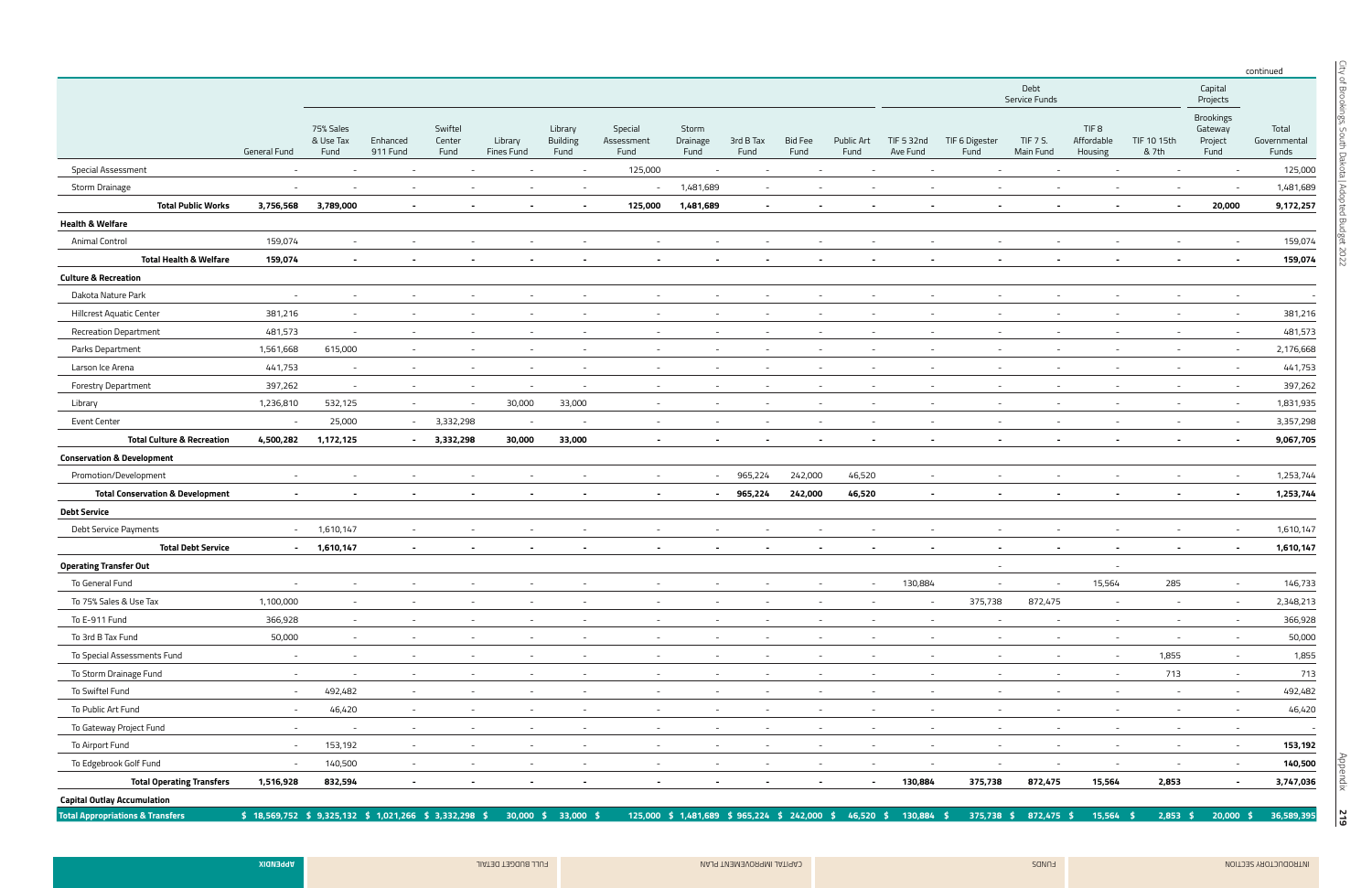| P<br><b>DO</b> |
|----------------|
| D              |

## **ORDINANCE 21-037**

#### SECTION II

The following designates the application of fund derived from the sources indicated:

|                                            |                          |                                        |                          |                        |                          |                                    |                               |                           |                                |                        |                          |                          |                                      | Debt<br>Service Funds    |                                           |                          | Capital<br>Projects                            |                                |
|--------------------------------------------|--------------------------|----------------------------------------|--------------------------|------------------------|--------------------------|------------------------------------|-------------------------------|---------------------------|--------------------------------|------------------------|--------------------------|--------------------------|--------------------------------------|--------------------------|-------------------------------------------|--------------------------|------------------------------------------------|--------------------------------|
|                                            | General<br>Fund          | 75% Sales<br>& Use Tax<br>Fund         | Enhanced<br>911 Fund     | Swiftel<br>Center Fund | Library<br>Fines Fund    | Library<br><b>Building</b><br>Fund | Special<br>Assessment<br>Fund | Storm<br>Drainage<br>Fund | 3rd B Tax<br>Fund              | <b>Bid Fee</b><br>Fund | Public Art<br>Fund       | TIF 5 32nd<br>Ave Fund   | TIF <sub>6</sub><br>Digester<br>Fund | TIF 7 S.<br>Main Fund    | TIF <sub>8</sub><br>Affordable<br>Housing | TIF 10 15th<br>& 7th     | <b>Brookings</b><br>Gateway<br>Project<br>Fund | Total<br>Governmental<br>Funds |
| <b>Funds Available:</b>                    |                          |                                        |                          |                        |                          |                                    |                               |                           |                                |                        |                          |                          |                                      |                          |                                           |                          |                                                |                                |
| Estimated Fund Balance on Dec. 31, 2021    | 13,587,469               | 9,022,472                              | 182,067                  | 159,967                | 17,069                   | 39,479                             | 674,765                       | 492,235                   | 454,451                        | 660,885                | $\sim$                   |                          |                                      | 12,509                   | 509                                       | $\overline{a}$           | 20,000                                         | 25,323,877                     |
| <b>Anticipated Revenues</b>                |                          |                                        |                          |                        |                          |                                    |                               |                           |                                |                        |                          |                          |                                      |                          |                                           |                          |                                                |                                |
| Taxes                                      | 10,495,522               | 7,305,390                              | $\sim$                   |                        |                          |                                    | $\sim$                        | 1,062,526                 | 922,162                        | 500,000                | $\sim$                   | 130,884                  | 375,738                              | 872,475                  | 15,564                                    | 2,853                    | $\sim$                                         | 21,683,114                     |
| Licenses and Permits                       | 65,050                   |                                        | $\overline{\phantom{a}}$ |                        |                          |                                    | $\overline{\phantom{a}}$      |                           |                                |                        | $\sim$                   |                          |                                      | $\overline{\phantom{a}}$ |                                           | $\overline{a}$           | $\sim$                                         | 65,050                         |
| Intergovernmental Revenues                 | 634,400                  | 250,000                                | 553,777                  |                        |                          |                                    |                               |                           |                                |                        |                          |                          |                                      |                          |                                           |                          | $\sim$                                         | 1,438,177                      |
| Charges for Goods and Services             | 695,827                  | $\sim$                                 | $\sim$                   | 2,509,333              | $\sim$                   | $\overline{\phantom{0}}$           | $\sim$                        | $\sim$                    | $\overline{\phantom{a}}$       | $\sim$                 | $\sim$                   | $-$                      | $\sim$                               | $\sim$                   |                                           | $\sim$                   | $\sim$                                         | 3,205,160                      |
| Fines & Forfeitures                        | 80,000                   | $\sim$                                 | $\sim$                   |                        | 35,000                   |                                    |                               |                           |                                |                        |                          |                          |                                      |                          |                                           |                          | $\sim$                                         | 115,000                        |
| Miscellaneous Revenues                     | 1,494,914                | 40,000                                 | 500                      | $\sim$                 |                          | 35,500                             | 97,841                        | 85,970                    | 1,000                          | 500                    | $\sim$                   |                          |                                      |                          |                                           | $\overline{\phantom{a}}$ | $\sim$                                         | 1,756,225                      |
| <b>Other Sources</b>                       | $\overline{a}$           |                                        | $\sim$                   | $\sim$                 |                          | $\overline{\phantom{a}}$           | $\overline{\phantom{a}}$      | $\overline{\phantom{a}}$  | $\overline{\phantom{a}}$       | $\sim$                 | $\sim$                   | $\sim$                   | $\sim$                               | $\sim$                   | $\sim$                                    | $-$                      | $\sim$                                         |                                |
| <b>Subtotal - Anticipated Revenues</b>     | 13,465,713               | 7,595,390                              | 554,277                  | 2,509,333              | 35,000                   | 35,500                             | 97,841                        | 1,148,496                 | 923,162                        | 500,500                | $\blacksquare$           | 130,884                  | 375,738                              | 872,475                  | 15,564                                    | 2,853                    | $\sim$                                         | 28,262,726                     |
| <b>Operating Transfers In:</b>             |                          |                                        |                          |                        |                          |                                    |                               |                           |                                |                        |                          |                          |                                      |                          |                                           |                          |                                                |                                |
| From General Fund                          |                          |                                        | 366,928                  |                        |                          |                                    |                               |                           |                                |                        |                          |                          |                                      |                          |                                           |                          | $\sim$                                         | 366,928                        |
| From 25% Sales & Use Tax Fund              |                          |                                        | $\overline{\phantom{a}}$ |                        |                          |                                    |                               |                           |                                |                        |                          |                          |                                      |                          |                                           |                          | $\overline{\phantom{a}}$                       |                                |
| From 75% Sales & Use Tax Fund              |                          | $\overline{\phantom{a}}$               | $\sim$                   | 492,482                |                          |                                    |                               |                           | $\overline{\phantom{a}}$       |                        | 46,420                   | $\sim$                   | $\sim$                               |                          |                                           | $\overline{\phantom{a}}$ | $\sim$                                         | 538,902                        |
| From Special Assessment Fund               | $\overline{a}$           |                                        | $\sim$                   | $\sim$                 |                          |                                    |                               |                           | $\overline{\phantom{a}}$       |                        | $\sim$                   | $\sim$                   |                                      |                          |                                           |                          | $\sim$                                         | $\overline{a}$                 |
| From 3rd B Tax Fund                        | $\sim$                   |                                        | $\sim$                   | 330,892                |                          |                                    |                               |                           | $\overline{\phantom{a}}$       |                        |                          |                          |                                      |                          |                                           |                          | $-$                                            | 330,892                        |
| From TIFs                                  | $\sim$                   | 1,248,213                              | $\sim$                   | $\sim$                 |                          | $\sim$                             | 1,854                         | 713                       | $\sim$                         |                        | $\sim$                   | $\overline{\phantom{a}}$ | $\sim$                               |                          |                                           | $-$                      | $\sim$                                         | 1,250,780                      |
| From Liquor Fund                           | 380,000                  | $\overline{a}$                         | $\overline{\phantom{a}}$ | $\sim$                 |                          |                                    | $\sim$                        | $\sim$                    | $\sim$                         |                        | $\sim$                   | $\sim$                   | $\sim$                               |                          |                                           | $\overline{\phantom{a}}$ | $\sim$                                         | 380,000                        |
| From Airport Fund                          | $\overline{\phantom{a}}$ | $\overline{\phantom{a}}$               | $\overline{\phantom{a}}$ | $-$                    |                          |                                    | $\overline{\phantom{a}}$      | $\overline{\phantom{a}}$  | $\overline{\phantom{a}}$       |                        | $\overline{\phantom{a}}$ | $\overline{\phantom{a}}$ |                                      |                          |                                           | $\overline{\phantom{a}}$ | $-$                                            | -                              |
| From Edgebrook Golf Course                 | $\overline{a}$           | $\sim$                                 | $\sim$                   | $\sim$                 |                          | $\overline{\phantom{0}}$           | $\sim$                        | $\sim$                    | $\overline{\phantom{a}}$       |                        | $\sim$                   | $\sim$                   | $\sim$                               | $\sim$                   |                                           | $\sim$                   | $\sim$                                         |                                |
| From Collections Fund                      |                          |                                        | $\sim$                   |                        |                          |                                    |                               |                           |                                |                        | $\sim$                   |                          |                                      |                          |                                           |                          |                                                |                                |
| From Landfill Fund                         | 469,345                  |                                        |                          |                        |                          |                                    |                               |                           |                                |                        | 100                      |                          |                                      |                          |                                           |                          |                                                | 469,445                        |
| From R&T Center Fund                       | 38,270                   | $\sim$                                 | $\overline{\phantom{a}}$ |                        | $\overline{\phantom{a}}$ |                                    | $\overline{\phantom{a}}$      | $\sim$                    | $\overline{\phantom{a}}$       |                        | $\sim$                   |                          | $\sim$                               | $\sim$                   |                                           | $-$                      | $\sim$                                         | 38,270                         |
| From Municipal Utilities Funds             | 2,505,000                | $\sim$                                 | $\overline{\phantom{a}}$ | $\sim$                 | $-$                      | $\sim$                             | $\sim$                        | $\sim$                    | 50,000                         | $\sim$                 | $\sim$                   | $\sim$                   | $\sim$                               | $\overline{\phantom{a}}$ | $\sim$                                    | $\sim$                   | $\sim$                                         | 2,555,000                      |
| <b>Subtotal - Operating Transfers In</b>   | 3,392,615                | 1,248,213                              | 366,928                  | 823,374                | $\sim$                   | $\sim$                             | 1,854                         | 713                       | 50,000                         | $\sim$                 | 46,520                   | $\sim$                   | $\sim$                               | $\sim$                   | $\sim$                                    | $\sim$                   | $\sim$                                         | 5,930,217                      |
| <b>TOTAL SOURCES OF FUNDS</b>              | 16,858,328               | 8,843,603                              | 921,205                  | 3,332,707              | 35,000                   | 35,500                             | 99,695                        | 1,149,209                 | 973,162                        | 500,500                | 46,520                   | 130,884                  | 375,738                              | 872,475                  | 15,564                                    | 2,853                    | $\sim$                                         | 34,192,943                     |
| <b>Total Means of Finance 2022</b>         | 30,445,797               | 17,866,075                             | 1,103,272                | 3,492,674              | 52,069                   | 74,979                             | 774,460                       |                           | 1,641,444 1,427,613 1,161,385  |                        | 46,520                   | 130,884                  | 375,738                              | 884,984                  | 16,073                                    | 2,853                    | 20,000                                         | 59,516,820                     |
| <b>Estimated Fund Balance Dec 31, 2022</b> |                          | $$11,876,045 \quad $8,540,943 \quad $$ | 82,006 \$                | $160,376$ \$           |                          | 22,069 \$ 41,979 \$                | 649,460 \$                    |                           | 159,755 \$462,389 \$919,385 \$ |                        |                          | $-5$                     | $-5$                                 | $-5$<br>$12,509$ \$      | $509$ \$                                  |                          | $-5$<br>$-5$                                   | 22,927,425                     |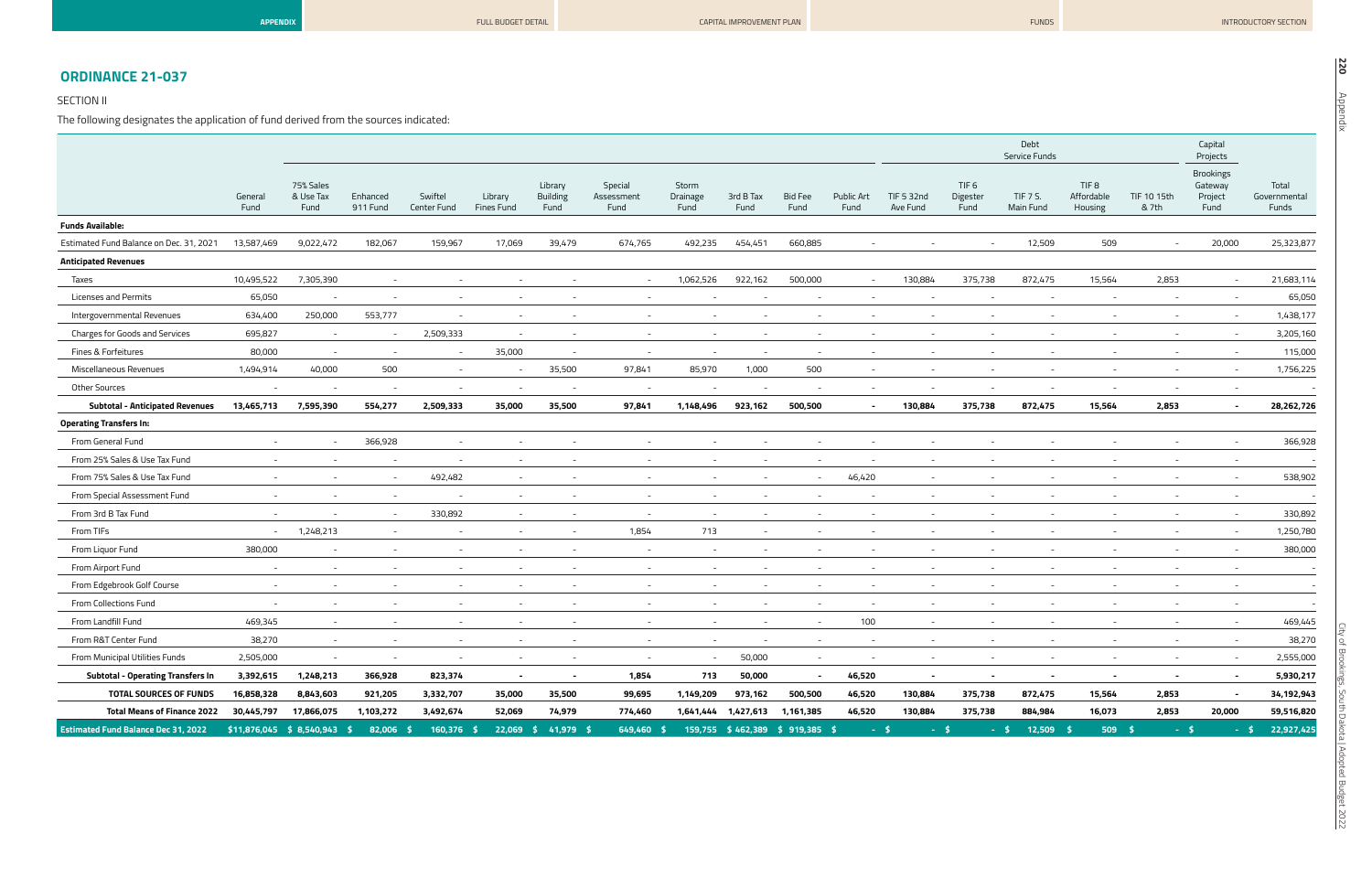#### **ORDINANCE 21-037**

#### SECTION III

The following Budget and Means of Finance for the Enterprise Funds of the City of Brookings are hereby approved and shall be in full force and effect from and after its passage and publication.

|                                             |                                           | Liquor Store   | Airport         | Edgebrook Golf Course    | <b>Solid Waste Collections</b> | Solid Waste Disposal | Research & Technology<br>Center | <b>Total Enterprise Funds</b> |
|---------------------------------------------|-------------------------------------------|----------------|-----------------|--------------------------|--------------------------------|----------------------|---------------------------------|-------------------------------|
| <b>Funds Available:</b>                     |                                           |                |                 |                          |                                |                      |                                 |                               |
| Estimated Fund Balance on Dec. 31, 2021     | $\frac{4}{5}$                             | 1,538,035 \$   | $(313, 423)$ \$ | 50,977 \$                | 1,049,258 \$                   | 4,683,643 \$         | 66,399 \$                       | 7,074,889                     |
| <b>Anticipated Revenues</b>                 |                                           |                |                 |                          |                                |                      |                                 |                               |
| Intergovernmental Revenues                  |                                           | $\sim$         | 886,692         | $\overline{a}$           | $\sim$                         | $\overline{a}$       | $\overline{\phantom{a}}$        | 886,692                       |
| <b>Operating Revenues</b>                   |                                           | 11,407,443     | 50,791          | 501,000                  | 1,231,200                      | 2,544,486            | 112,876                         | 15,847,796                    |
| Miscellaneous Revenues                      |                                           | 6,150          | 210             | 14,000                   | 6,000                          | 25,000               | 23,000                          | 74,360                        |
| Subtotal - Anticpated Means of Finance 2022 |                                           | 11,413,593     | 937,693         | 515,000                  | 1,237,200                      | 2,569,486            | 135,876                         | 16,808,848                    |
| Operating Transfers In:                     |                                           |                |                 |                          |                                |                      |                                 |                               |
| From Liquor Fund                            |                                           | $\sim$         | $\sim$          | 100,000                  | $\sim$                         | $\sim$               | $\sim$                          | 100,000                       |
| From Landfill                               |                                           | $\sim$         | 226,155 -       |                          | $\sim$                         | $\sim$               | $\sim$                          | 226,155                       |
| From 75% Sales & Use Tax                    |                                           | $\sim$         | 153,192         | 165,000                  | $\sim$                         | $\sim$               | $\sim$                          | 318,192                       |
|                                             | <b>Total - Operating Transfers In</b>     | $\sim$         | 379,347         | 265,000                  | $\sim$                         | $\sim$               | $\sim$                          | 644,347                       |
|                                             | <b>Total Sources Of Funds</b>             | 11,413,593     | 1,317,040       | 780,000                  | 1,237,200                      | 2,569,486            | 135,876                         | 17,453,195                    |
|                                             | <b>Total Means Of Finance For 2021</b>    | 12,951,628     | 1,003,617       | 830,977                  | 2,286,458                      | 7,253,129            | 202,275                         | 24,528,084                    |
| <b>Operating Expenses:</b>                  |                                           |                |                 |                          |                                |                      |                                 |                               |
| <b>Operating Charges</b>                    |                                           | 10,889,076     | 802,796         | 755,665                  | 1,303,878                      | 1,233,851            | 90,375                          | 15,075,641                    |
|                                             | <b>Total Operating Expenses</b>           | 10,889,076     | 802,796         | 755,665                  | 1,303,878                      | 1,233,851            | 90,375                          | 15,075,641                    |
| Net Position Before Operating Transfers     |                                           | 2,062,552      | 200,821         | 75,312                   | 982,580                        | 6,019,278            | 111,900                         | 9,452,443                     |
| <b>Operating Transfers Out:</b>             |                                           |                |                 |                          |                                |                      |                                 |                               |
| To General Fund                             |                                           | 380,000        |                 | $\overline{\phantom{a}}$ | $\sim$                         | 469,345              | 38,270                          | 887,615                       |
| To 3rd B Tax Fund                           |                                           | $\sim$         | $\sim$          | $\sim$                   | $\sim$                         | $\sim$               | $\sim$                          | $\overline{\phantom{a}}$      |
| To Airport Fund                             |                                           | $\sim$         | $\sim$          | $\sim$                   | $\sim$                         | 226,155              | $\sim$                          | 226,155                       |
| To Public Art Fund                          |                                           | $\sim$         | $\sim$          | $\sim$                   | $\sim$                         | 100                  | $\sim$                          | 100                           |
| To Edgebrook Golf Course                    |                                           | 100,000        | $\sim$          | $\sim$                   | $\sim$                         |                      | $\sim$                          | 100,000                       |
| <b>Total - Operating Transfers Out</b>      |                                           | 480,000        | $\sim$          | $\sim$                   | $\overline{\phantom{a}}$       | 695,600              | 38,270                          | 1,213,870                     |
|                                             | <b>Total Expenses &amp; Transfers Out</b> | 11,369,076     | 802,796         | 755,665                  | 1,303,878                      | 1,929,451            | 128,645                         | 16,289,511                    |
| <b>Estimated 2022 Ending Net Position</b>   | -\$                                       | $1,582,552$ \$ | 200,821         | $75,312$ \$<br>- \$      | 982,580<br>- \$                | $5,323,678$ \$       | $73,630$ \$                     | 8,238,573                     |